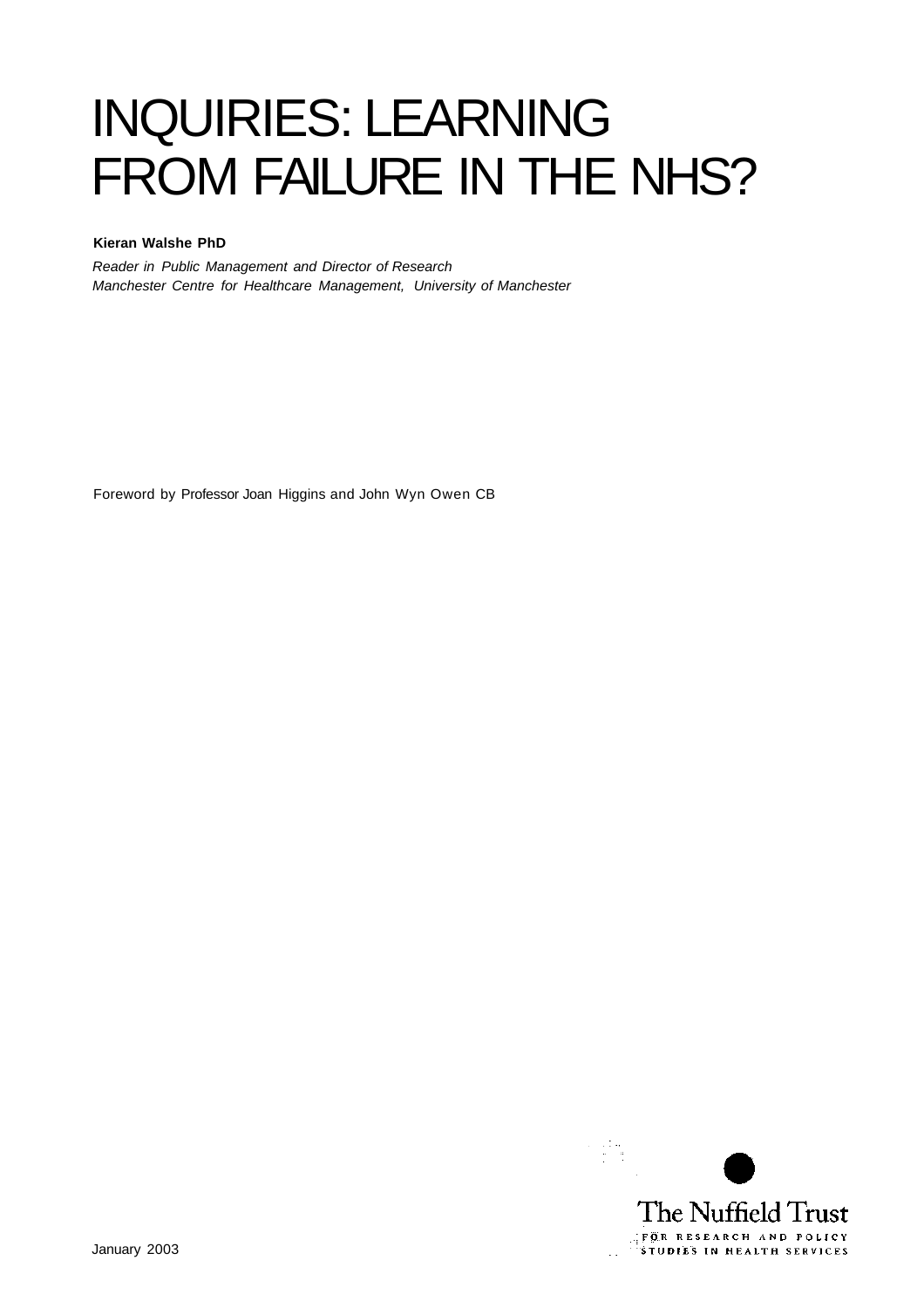A paper summarising the findings of this research into the use and impact of inquiries in the NHS was first published in the *British Medical Journal* in 2002 (BMJ 2002; 325:895-900) and we are grateful to the editor of the BMJ for allowing us to reproduce some of that material in this report.

ISBN 1-902089-76-6 © The Nuffield Trust, 2003

Published by The Nuffield Trust 59 New Cavendish Street London WIG 7LP

Telephone: 020 7631 8450 Facsimile: 020 7631 8451

E-mail: [mail@nuffieldtrust.org.uk](mailto:mail@nuffieldtrust.org.uk)  Website: [www.nuffieldtrust.org.uk](http://www.nuffieldtrust.org.uk) 

Charity Number: 209201

Designed by Nicholas Moll Design Telephone: 020 8879 4080 Printed by The Ludo Press Ltd

Telephone: 020 8879 1881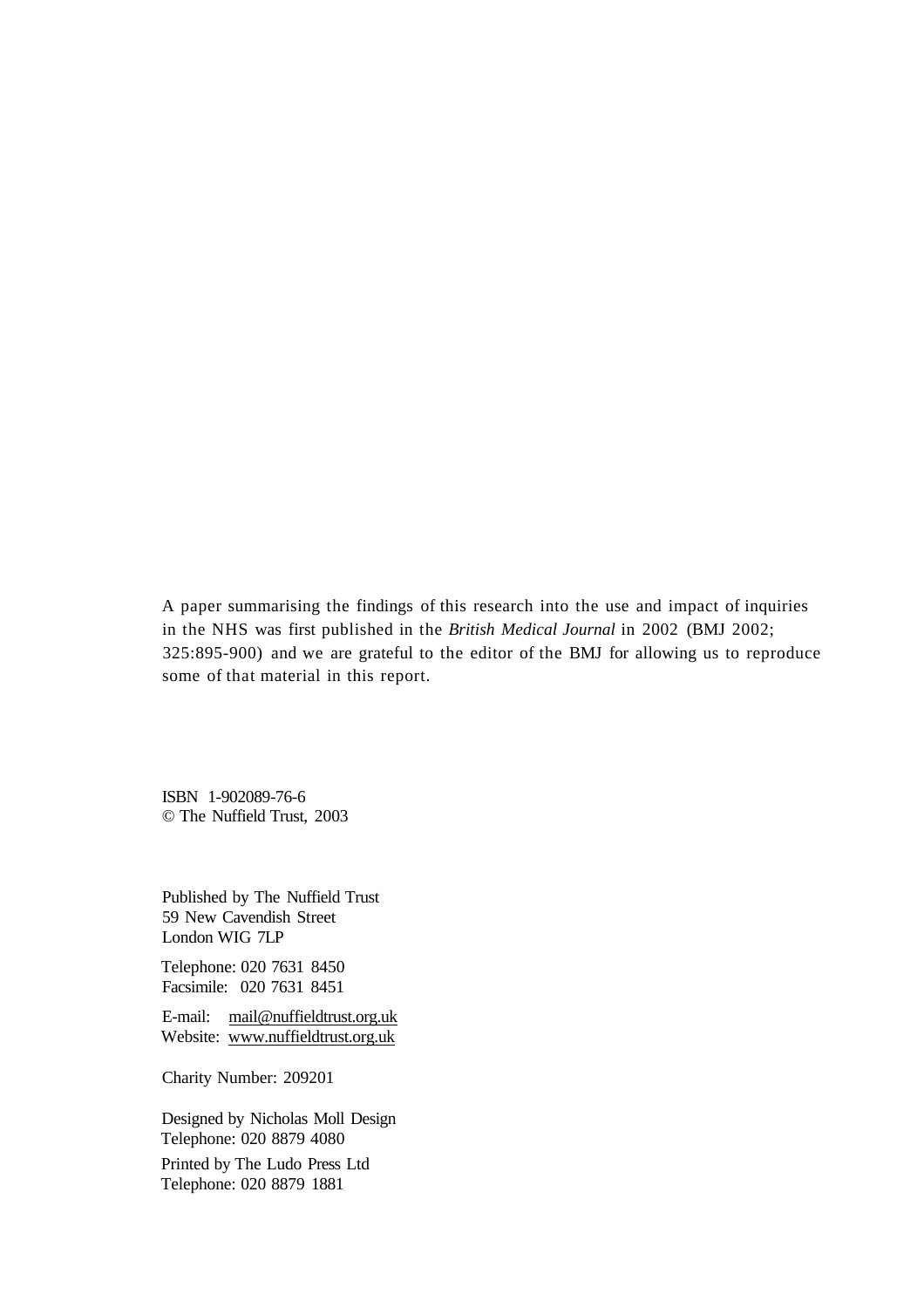# *Contents*

| 2. Background: the history of NHS inquiries <b>Example 2. Background:</b> the history of NHS inquiries                                                                                                                              |
|-------------------------------------------------------------------------------------------------------------------------------------------------------------------------------------------------------------------------------------|
| 3. The purpose of inquiries <b>Exercise 2.10</b> and 2.10 and 2.10 and 2.10 and 2.10 and 2.10 and 2.10 and 2.10 and 2.10 and 2.10 and 2.10 and 2.10 and 2.10 and 2.10 and 2.10 and 2.10 and 2.10 and 2.10 and 2.10 and 2.10 and 2.1 |
| 4. How and why inquiries are set up manufactured and the set of the set of the set of the set of the set of the set of the set of the set of the set of the set of the set of the set of the set of the set of the set of the       |
|                                                                                                                                                                                                                                     |
| 6. Inquiry findings, recommendations and impact 21                                                                                                                                                                                  |
|                                                                                                                                                                                                                                     |
| References 26                                                                                                                                                                                                                       |



### *About the author*

Dr Kieran Walshe is Director of Research and Reader in Public Management at the Manchester Centre for Healthcare Management, University of Manchester. He has been a health services researcher and policy analyst for around thirteen years, and worked previously at the University of Birmingham and at the King's Fund in London. He began his career as a manager in the NHS.

His research focuses on issues concerning quality and performance in healthcare organisations, and his current interests particularly concern the role of regulation in healthcare, systems

for clinical governance and quality improvement, and the investigation of major organisational failures in healthcare organisations. He has advised the National Audit Office on healthcare matters for some years, and was an expert witness to the Bristol Royal Infirmary Inquiry. In 2000 he was a Commonwealth Fund Harkness Fellow, and spent a year at the University of California at Berkeley researching the regulation of healthcare organisations.

### Correspondence to:

Dr Kieran Walshe University of Manchester, Devonshire House, University Precinct Centre, Oxford Road, Manchester, Ml3 9PL, UK. Tel: [0161] 275 3852. Fax: (0161) 273 5245. Email: [kieran.walshe@man.ac.uk](mailto:kieran.walshe@man.ac.uk)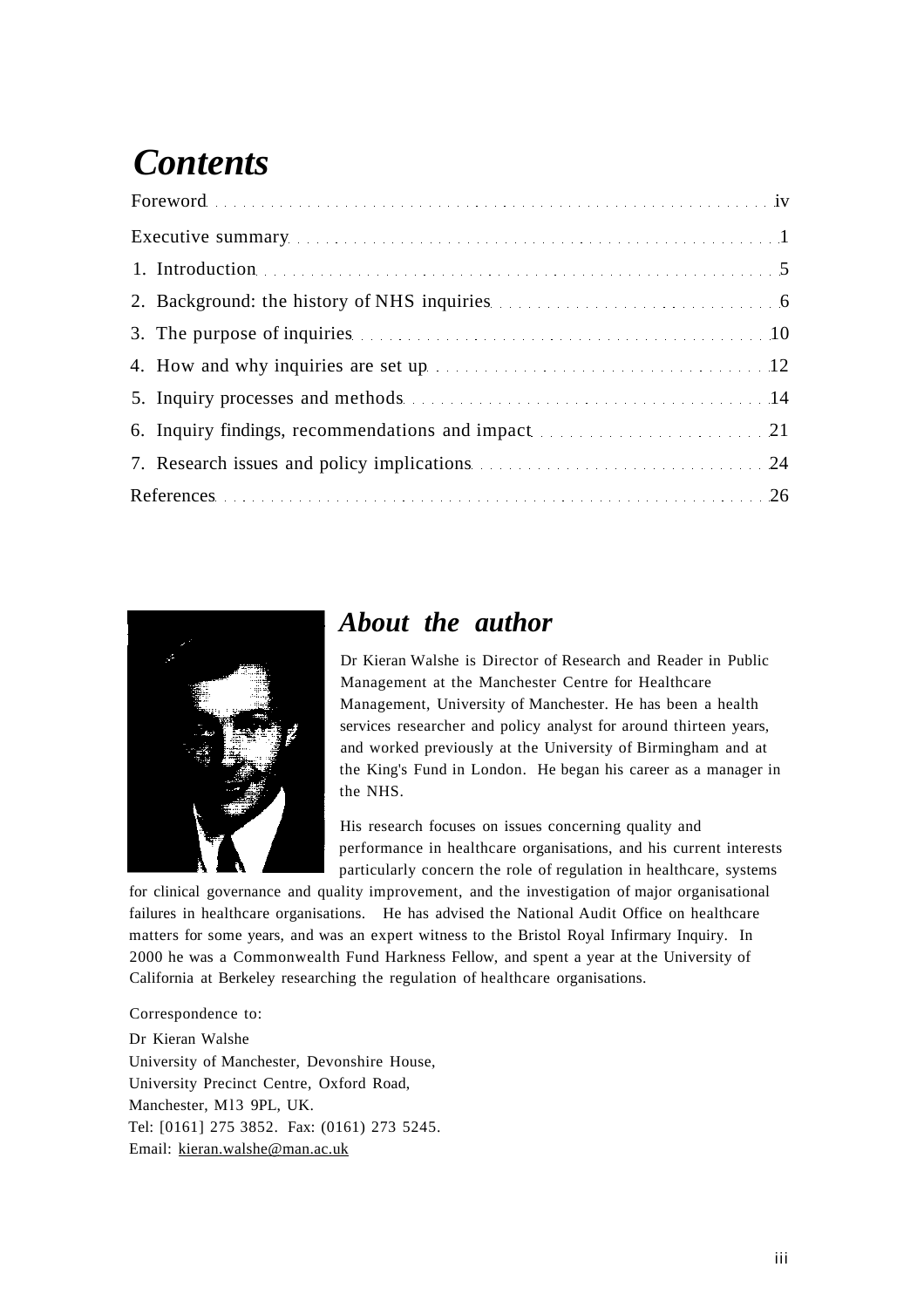### *Foreword*

The number of inquiries into failures of care in the NHS has increased markedly in recent years. The early inquiries date back to the late 1960s and the consistent patterns of failure, which have been revealed over more than 3 decades, are striking. They raise major challenges for public policy and for the protection of individuals in public care. This paper asks about the purposes of inquiries; it looks at the different types of inquiry which have been established and at the methods and processes used. It also explores the results of inquiries and the changes in policy which have arisen from their recommendations. Some of these inquiries have examined high profile cases, which attracted great publicity, while others have escaped the glare of national attention. Nevertheless, all of them are important for what they tell us about the quality of care provided to individuals in the NHS.

This paper argues that it is vital to examine the ways in which we conduct inquiries. They consume vast resources (particularly financial and human) and it is important that they satisfy their purpose in the most appropriate way. It concludes that there is more we can learn from failures of care, in the past, in order to improve the health service of the future.

John Wyn Owen CB Professor Joan Higgins *Secretary Director and Professor of Health Policy The Nuffield Trust The Manchester Centre for Healthcare Management*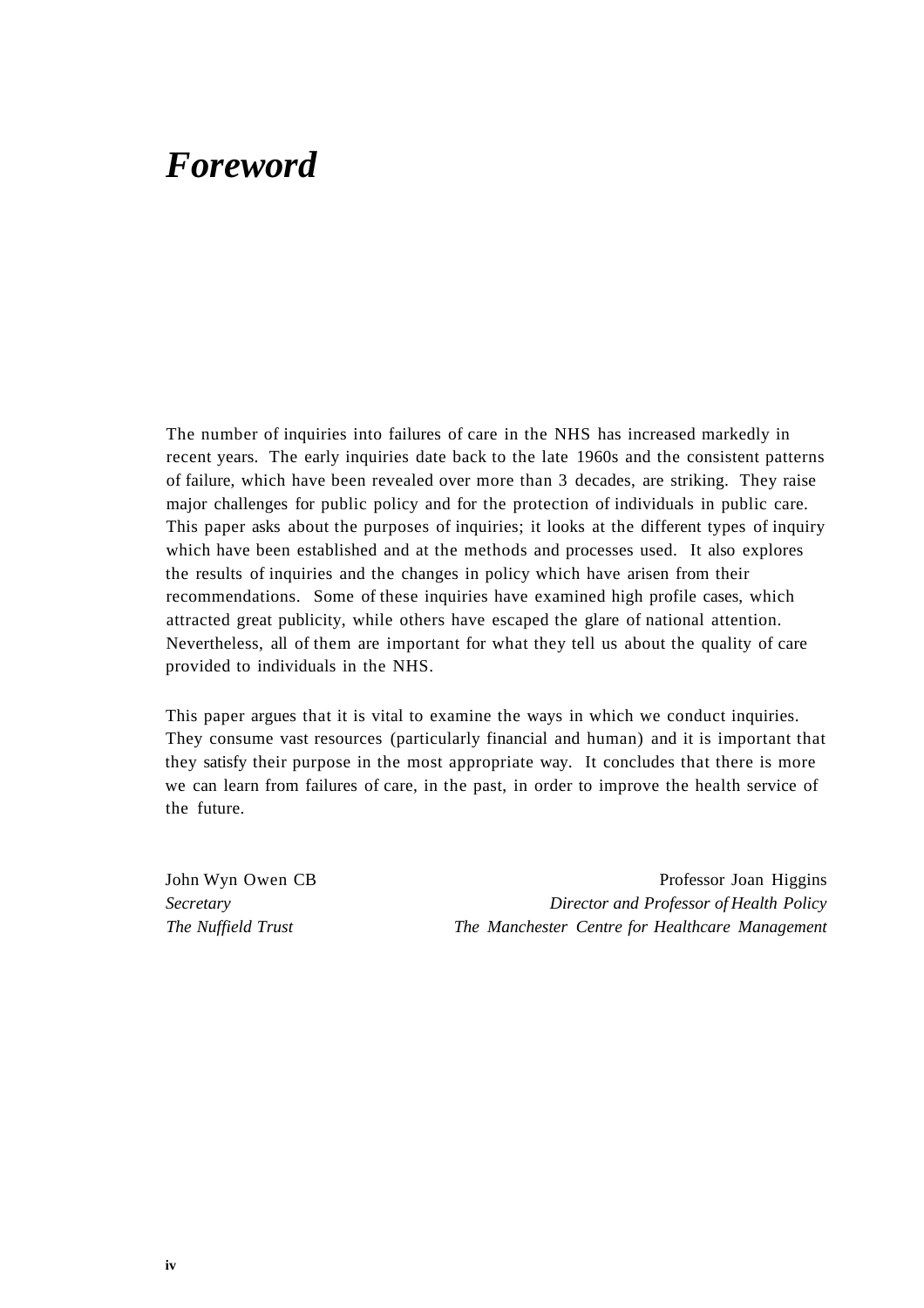### *Executive summary*

THIS PAPER EXPLORES the use of inquiries in the NHS. It presents an overview of their history and development; describes their purposes and how and why they are set up; discusses the models, methods and processes that inquiries use; and reviews how their findings and recommendations are used. It concludes by outlining some lessons for policymakers and other stakeholders in the NHS, which might inform the design and conduct of future inquiries and further research in this area.

### **The development of NHS inquiries**

An inquiry is a retrospective examination of events or circumstances, specially established to find out what happened, understand why, and learn from the experiences of all those involved. It can be in public or in private; may be independent of those who established it; may have some judicial powers to summons witnesses and gather evidence; and usually reports formally to whomever commissioned it, though its findings may also be of interest to a wider audience. Over the last 30 years there have been many inquiries in the NHS, most of them of limited scale and scope and of largely local interest, though some have addressed important issues of national significance and received widespread public and media attention. No complete chronology of inquiries is available.

A number of trends in the use of inquiries in the NHS can be identified. Firstly, the numbers and scope of inquiries is increasing. In the last three years there have been five major inquiries - into security and other issues at Ashworth Hospital; pathology services at Alder Hey Hospital; the conduct of gynaecologist Rodney Ledward; paediatric cardiac services at the Bristol Royal Infirmary; and the activities of general practitioner Harold Shipman. Secondly, inquiries have increasingly become concerned with issues to do with the clinical performance of doctors and other health professionals, often in acute care areas. Thirdly, the conduct of inquiries has become more open and more formalised. Problems which in the past might have been dealt with internally, or in private are now more likely to be examined independently and externally, and made public. Fourthly, there is considerable duplication between inquiries and many events have been the subject of more than one inquiry.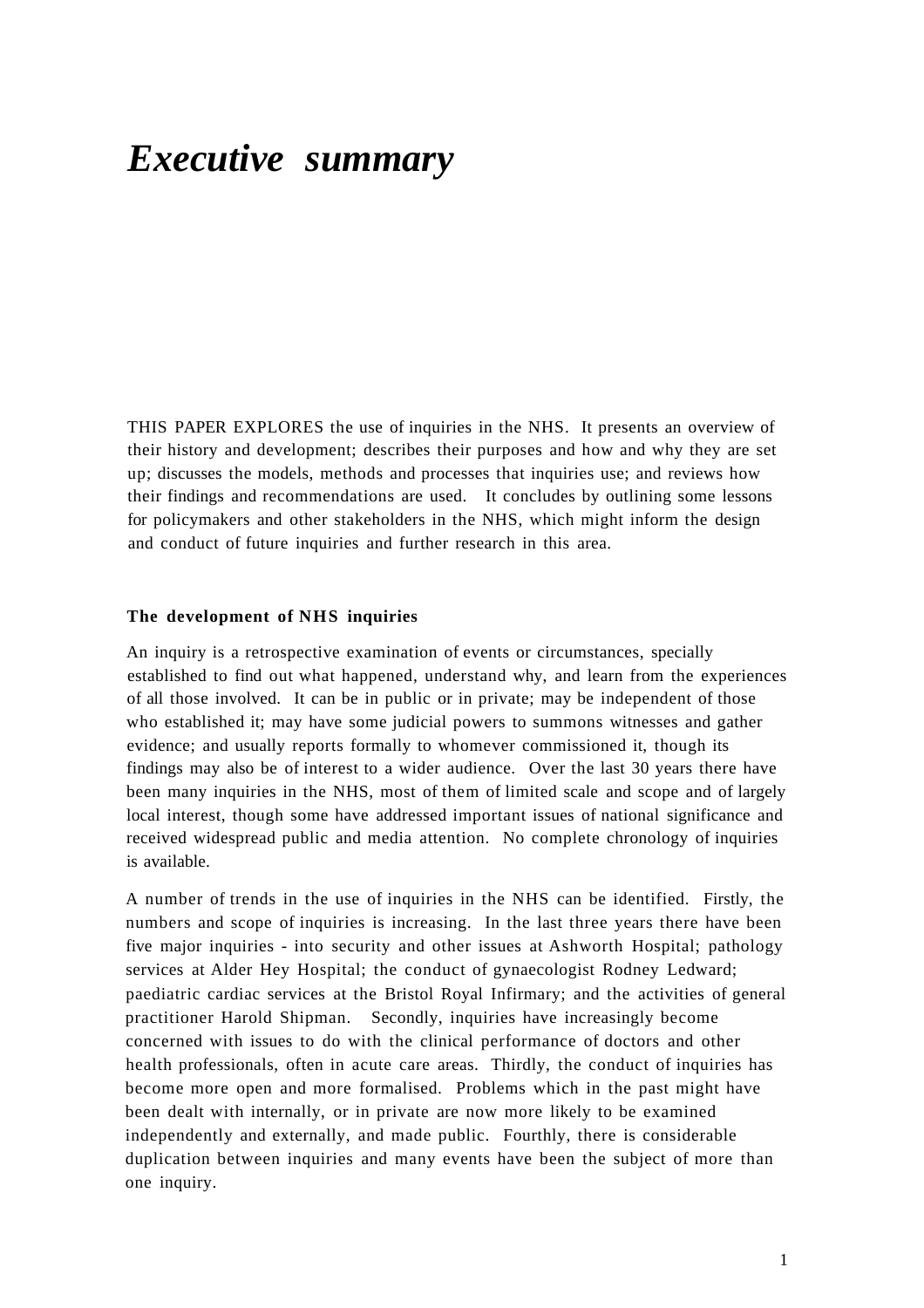There have been a number of important developments in recent years which will affect the current and future conduct of NHS inquiries. The Commission for Health Improvement has been established, with a formal remit to investigate serious instances of failure in the NHS; systems for professional self-regulation are being comprehensively reformed; and new NHS agencies responsible for patient safety and clinician performance have been created.

#### **The purpose of inquiries**

Inquiries are established to serve many purposes, which can be summarised under six main headings:

- Establishing the facts providing a full and fair account of what happened
- Learning from events and so helping to prevent their recurrence
- Catharsis or therapeutic exposure providing an opportunity for reconciliation and resolution
- Reassurance rebuilding public confidence after a major failure
- Accountability, blame and retribution holding people and organisations to account
- Political considerations serving a wider political agenda for government

Major public inquiries are set up by government, through powers set out in various statutory legislation, but many inquiries are also commissioned by other NHS organisations. Often, inquiries are triggered by an egregious event which demands some action be taken, and results in a high level of media attention or considerable pressure from patients, families or other groups. However, three main criteria for establishing an inquiry can be identified:

- Serious harm or loss to patients has occurred
- New or poorly understood issues of concern exist
- There is widespread public concern and loss of confidence

### **Inquiry methods and processes**

There is enormous variation in the nature of inquiries - from, at one end of the spectrum, a small scale internal investigation in an NHS trust carried out by a panel of executive and non-executive directors with some external advice from, for example, one of the medical Royal Colleges; to, at the other end of the spectrum, a full-scale statutory public inquiry chaired by an eminent lawyer with a panel of experts, equipped with huge legal and other resources, which reports to the Secretary of State and to Parliament. In broad terms, we can identify four main types of NHS inquiry:

- An internal NHS management inquiry, usually commissioned by an NHS trust, health authority or the NHS Executive and carried out by an NHS panel with a limited degree of independence from the matters being investigated.
- A Commission for Health Improvement investigation, which may be initiated by CHI in response to concerns from a wide range of sources or through a request from the Department of Health.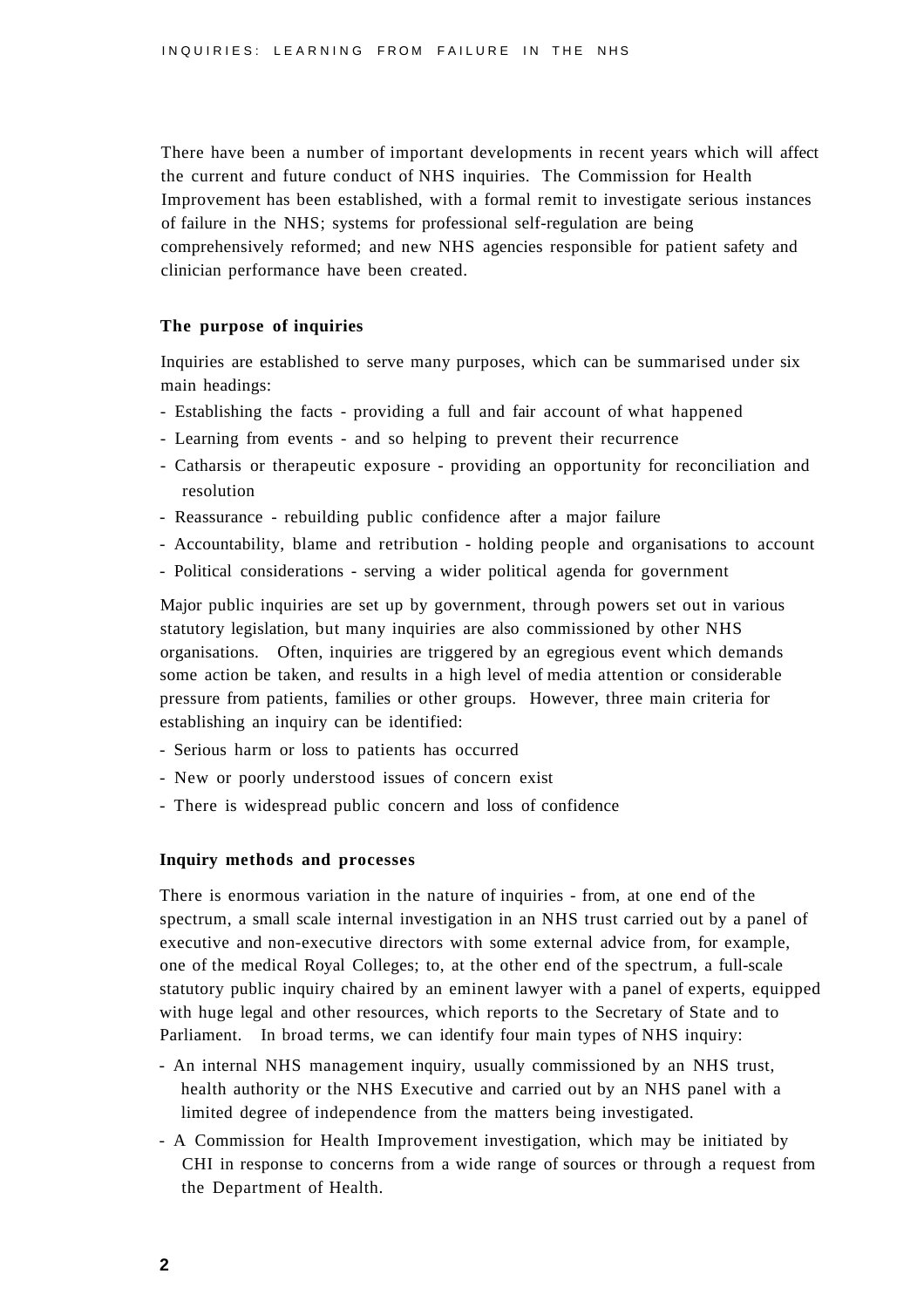- An external private NHS inquiry, usually commissioned by the Department of Health, the NHS Executive or a regional health authority and carried out by an independent (non-NHS) chair and panel.
- A statutory public inquiry, set up by the Secretary of State for Health under s84 of the NHS Act 1977 or by Parliament under si of the Tribunals of Inquiry (Evidence) Act 1921.

Whichever model is adopted, an inquiry should aim to be open, fair and rigorous, and to follow procedures which reflect its purpose. Only statutory public inquiries are fully open, in the sense that both inquiry proceedings and reports are in the public domain. While private inquiries may have some advantages when dealing with sensitive or delicate matters, there is a growing societal and legal expectation that inquiries should be open. Most inquiries are inquisitorial, and the inquiry chair and members have responsibility for ensuring fairness and due process, and ensuring that the rights of participants are not infringed. Each inquiry is different, and few arrangements exist either to carry learning and the inquiry process over from one inquiry to another, or to set common standards for how inquiries are carried out.

#### **Inquiry findings, recommendations and impact**

The primary output of most inquiries is usually seen as its report. Few reports are brief, and some are very lengthy, and most make many recommendations. The report is formally made to whomever commissioned the inquiry - most commonly Parliament, the Secretary of State for Health, the Department of Health or an NHS organisation. However, since most inquiry reports are published they have many other audiences as well, such as other NHS organisations, clinical professionals and managers, politicians, the media and the general public. Inquiries rely on their credibility and persuasive power to achieve change - they have no formal powers or authority at all. For this reason, effective communication and dissemination are very important. Few people will actually read the full report themselves, so executive summaries, digests and press reports are their main source of information. The inquiry process itself can also have considerable influence, and in some cases may be viewed as just as important as the report which is its outcome.

Many inquiries produce similar findings about the causes or reasons for failure, even when they are focused on quite different clinical areas. Five common themes in reports are:

- Organisational or geographic isolation which inhibits the transfer of innovation and inhibits peer review and constructive critical exchange
- Inadequate leadership, lacking vision and unwilling to tackle known problems
- System and process failure in which organisational systems and processes are either not present at all or not working properly
- Poor communication both within the NHS organisation and between it and patients or clients, which means that problems are not picked up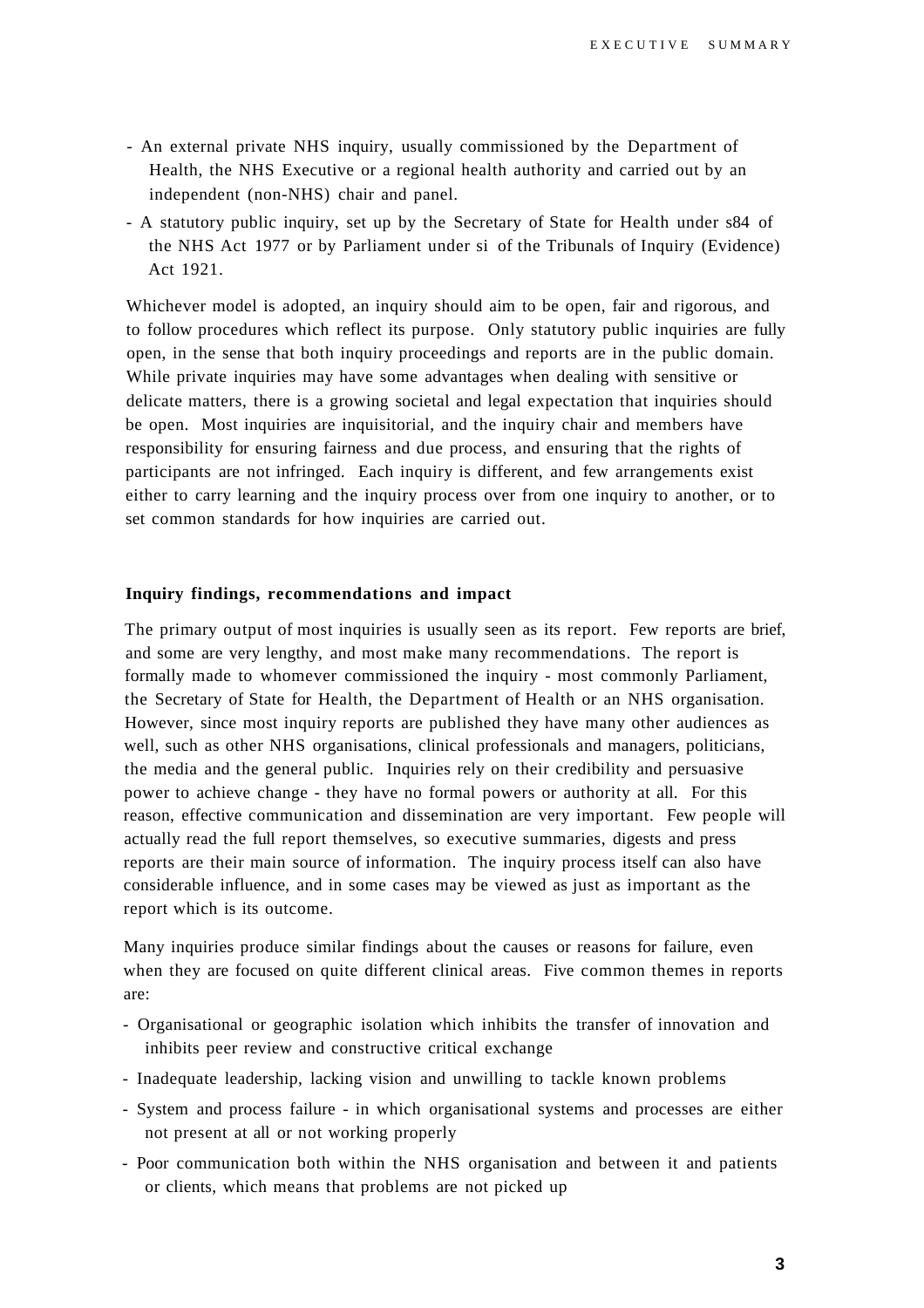- Disempowerment of staff and patients/clients which means that those who might have raised concerns were discouraged or prevented from doing so

There are few formal mechanisms for following up the findings and recommendations of inquiries. Responsibility for implementation generally rests with whoever commissioned the inquiry in the first place.

#### **Research issues and policy implications**

The way that inquiries are used in the NHS is changing rapidly, and demand for statutory public inquiries is growing. However, such inquiries should be seen as a last resort, to be used only when other faster and less costly approaches will not work. In the future, internal NHS inquiries and private NHS inquiries seem likely to be used less. Commission for Health Improvement investigations seem likely to be used much more frequently, and to offer an important continuity of investigatory expertise which has been lacking in the past.

The use of inquiries in the NHS has not been widely researched - the last major study in this area was undertaken in the early 1980s - and this overview of the issues has identified a pressing need for work in a number of areas:

- What can we learn from the processes used in previous inquiries, about what works best? How can public resources be used to best effect in pursuing inquiries? A retrospective review of past inquiries, their methods, processes, reports and recommendations would provide information about the incidence of inquiries in the past which is not currently available, and would produce a structured, comparative and longitudinal analysis of inquiry methods and results.
- How can we engage the public and key stakeholders such as patient organisations, professional bodies and NHS organisations in a debate about the size, scope and nature of future inquiries? A qualitative study of the use of inquiries would draw on the extensive recent and current experience of major inquiries in the NHS (see table 1], using interviews with inquiry members and staff, participants (such as witnesses and observers) and other stakeholders, and could help to promote a greater dialogue about the future use of inquiries.
- What models of inquiry are suitable in what circumstances, and what criteria should be used to determine whether an inquiry is needed and what kind of inquiry is indicated? A comparative review of different models of inquiry, looking both at experience in the NHS and at non-health and non-UK practices and models, would provide an informed analysis to support future decisions about the design and remit of future inquiries in the NHS.

In conclusion, the NHS is making more use of inquiries than ever before. Examining instances of major failure in the NHS through inquiries or investigations, though sometimes a painful and difficult process, can undoubtedly contribute to future improvement. However, at present it is far from clear that the NHS is learning all it can from failures, or making the most of the opportunities for improvement that they offer.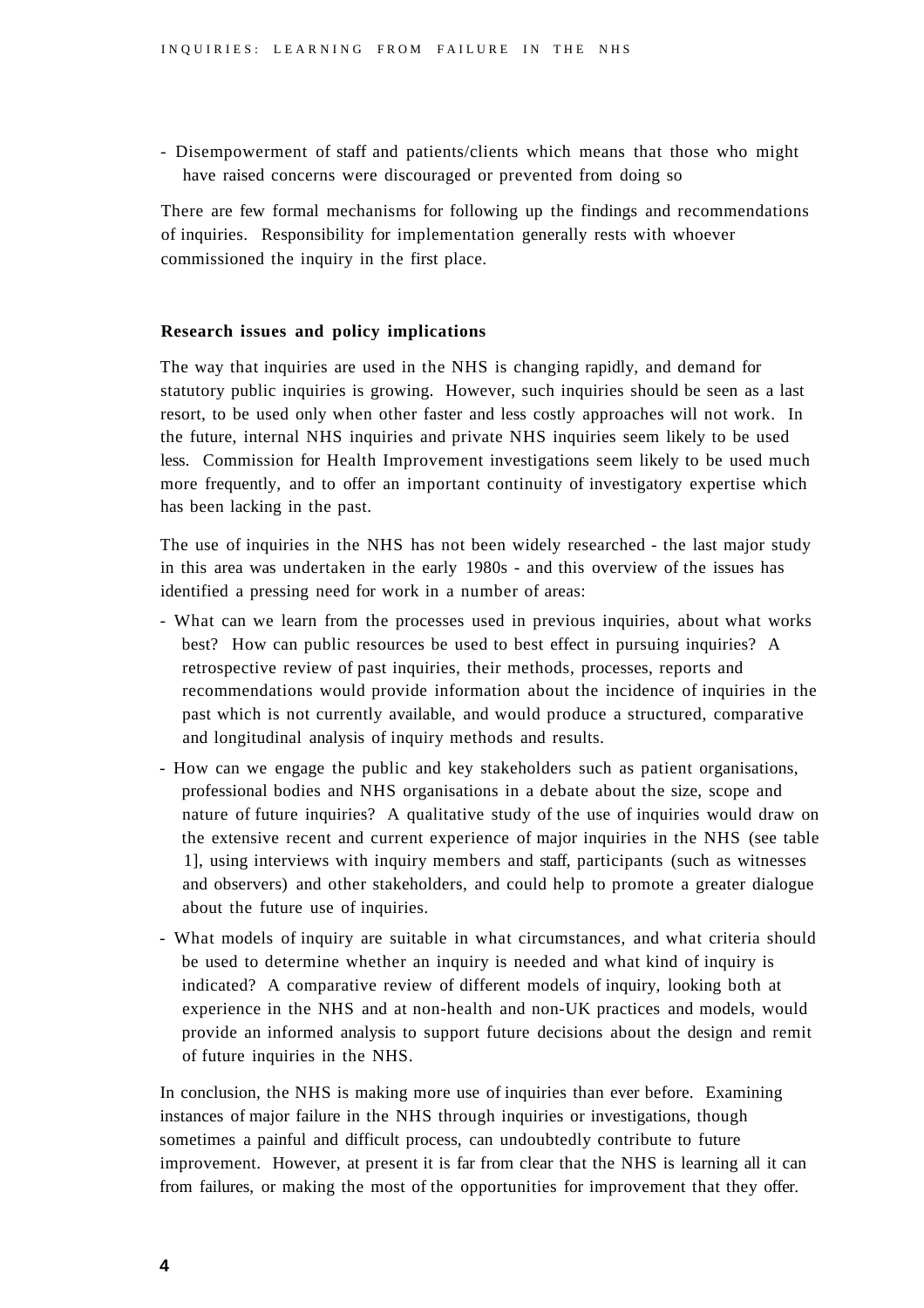# *1. Introduction*

IN THE LAST FEW YEARS, the NHS has been the subject of a series of major inquiries. Established to investigate poor clinical performance, service failures or even criminal misconduct, inquiries have become increasingly commonplace as a governmental or managerial response to problems in the health service. This trend might be seen as evidence of greater transparency and openness in government and public management; or as a sign of changes in the public consciousness and in public expectations of professional accountability; or as a political response to difficulties in the health service, intended to diffuse or divert responsibility. While there is a long history of inquiries in the  $NHS<sup>1</sup>$  going back over thirty years, the last few years have seen a significant increase in their number, size and scope, which in turn has generated a growing debate about the purposes, methods, costs and effects of NHS inquiries.<sup>2</sup>

This paper explores the use of inquiries in the NHS. It presents an overview of their history and development; describes their purposes and how and why they are set up; discusses the models, methods and processes that inquiries use; and reviews how their findings and recommendations are used. It concludes by outlining some lessons for policymakers and other stakeholders in the NHS, which might inform the design and conduct of future inquiries and further research in this area. The paper draws extensively on discussions at an invitational seminar about NHS inquiries which was hosted by the Nuffield Trust and conducted under the Chatham House rule.<sup>3</sup>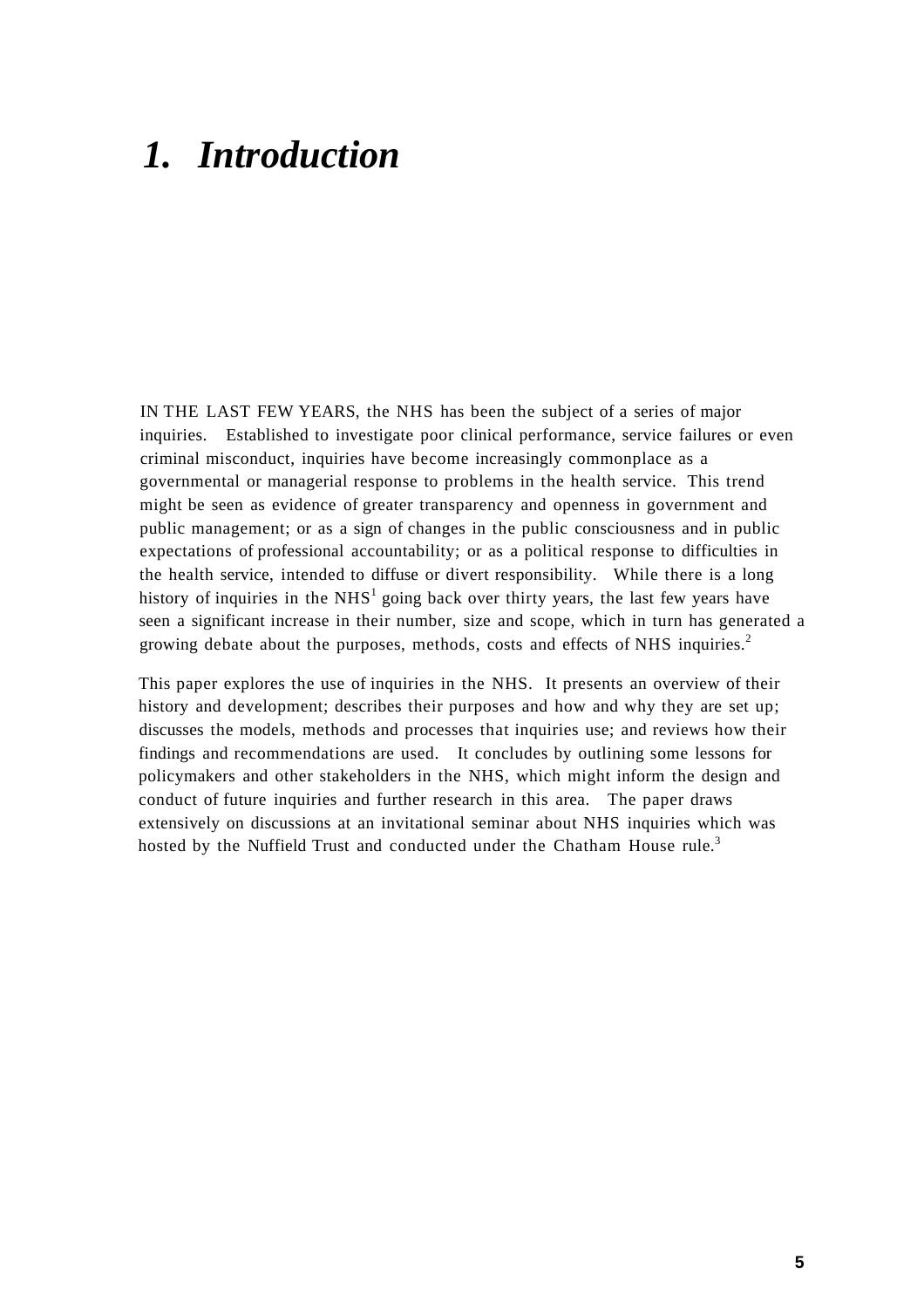# *2. Background: the history of NHS inquiries*

OVER THIRTY YEARS AGO in July 1967, serious allegations of abuse and illtreatment of vulnerable, long-stay patients at the Ely Hospital in Cardiff led the Secretary of State for Health and Social Security, Richard Crossman, to establish an independent inquiry through the Welsh Hospital Board, chaired by Geoffrey Howe. Earlier similar allegations of widespread failings in long term care<sup>4</sup> had been examined rather cursorily and dismissed rather too readily.<sup>5</sup> The Ely Hospital inquiry report,<sup>6</sup> produced in 1969, is often seen as the first modern inquiry into the NHS. It confirmed the truth of the allegations and described problems of poor clinical leadership, an isolative and inward-looking culture, inadequate management structures and systems and inadequate resources in terms which eerily parallel the findings of the public inquiry into paediatric cardiac surgery at the Bristol Royal Infirmary, published this year.<sup>7</sup> The Ely Hospital report was followed by (and can be argued to have precipitated) a succession of similar inquiries during the 1970s into serious failings at other long-stay institutions for people with learning difficulties, the elderly, and the mentally ill - Farleigh, Whittingham, Napsbury, South Ockenden, Warlingham Park, Darlington, St Augustine's, Normansfield and many others.<sup>1</sup>

An inquiry is a retrospective examination of events or circumstances, specially established to find out what happened, understand why, and learn from the experiences of all those involved. It can be in public or in private; may be independent of those who established it; may have some judicial powers to summons witnesses and gather evidence; and usually reports formally to whomever commissioned it, though its findings may also be of interest to a wider audience. Since the Ely Hospital inquiry and its successors, there have been many other internal and external inquiries into failures or problems in the NHS over the years - most of them of limited scale and scope and of largely local interest, though some have addressed important issues of national significance and received widespread public and media attention. There is no complete chronology of such inquiries available, but table 1 below provides a structured summary of some of the major inquiries in the NHS between 1969 and 2001. For ten examples, it outlines the issues investigated, the initiation and method of inquiry, and the findings and recommendations which resulted.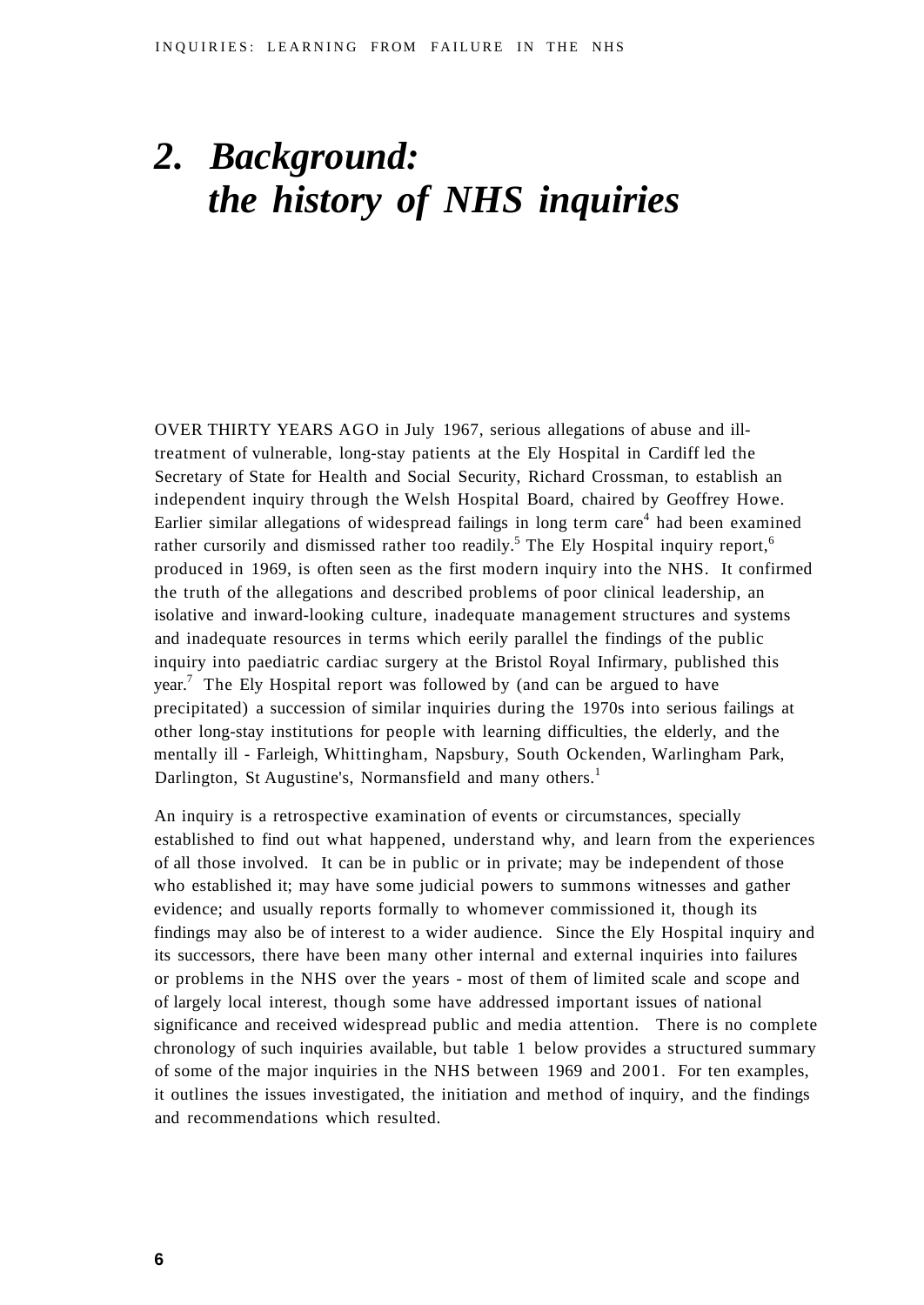| Date | Issues investigated                                                                                                                                                          | Inquiry details                                                                                                                                                                                                                                                                                                    | Findings and recommendations                                                                                                                                                                                                                                                                               |
|------|------------------------------------------------------------------------------------------------------------------------------------------------------------------------------|--------------------------------------------------------------------------------------------------------------------------------------------------------------------------------------------------------------------------------------------------------------------------------------------------------------------|------------------------------------------------------------------------------------------------------------------------------------------------------------------------------------------------------------------------------------------------------------------------------------------------------------|
| 1969 | 111 treatment, abuse<br>and neglect of long<br>stay patients at Ely<br>Hospital in Cardiff<br>in 1967.                                                                       | Committee of Inquiry set up by<br>Welsh Hospital Board, chaired by<br>Geoffrey Howe QC. Conducted<br>in private, evidence given in<br>confidence, no powers to summon<br>witnesses. Held 15 days of<br>hearings, 52 witnesses, transcript<br>of hearings was 1,029 pages.<br>Inquiry took about 16 months.         | Allegations generally found to be<br>well justified, and a result of poor<br>staff training, little leadership, low<br>clinical standards and resource<br>constraints. Made 44<br>recommendations including the<br>setting up of an independent<br>hospitals inspectorate. <sup>1</sup>                    |
| 1978 | Allegations of poor<br>care, conflict and<br>breakdown of working<br>relationships at<br>Normansfield Hospital<br>for learning disabilities<br>in Middlesex in mid<br>1970s. | Committee of inquiry set up by<br>the Secretary of State under s70<br>of the NHS Act 1946. Had 124<br>days of hearings, 145 witnesses,<br>transcript of hearings was 14,856<br>pages. Inquiry took over a year to<br>complete.                                                                                     | Allegations generally found to be<br>justified. History of conflict<br>between consultant in<br>subnormality and many other<br>staff, culminating in a strike.<br>Long history of problems not<br>addressed by inadequate senior<br>management. Made<br>recommendations including many<br>staff changes.   |
| 1986 | Deaths from food<br>poisoning of 19 elderly<br>patients at Stanley<br>Royd Hospital,<br>Wakefield in 1984.                                                                   | Public inquiry set up under s84 of<br>NHS Act 1977 chaired by<br>J Hugill QC. Conducted in<br>public, with power to summons<br>witnesses. Had 32 days of<br>hearings, 113 witnesses (and a<br>further 77 who gave written<br>statements only), considered<br>15,000 pages of documents.<br>Inquiry took 14 months. | Problem found to result from<br>failure in basic food hygiene,<br>resulting from poor staff training<br>and supervision. Made 25<br>recommendations to improve<br>catering management, strengthen<br>inspection, and plan more<br>effectively for infectious disease<br>outhreaks. <sup>8</sup>            |
| 1992 | Deaths and injuries to<br>children at Grantham<br>and Kesteven Hospital<br>in 1991 caused by<br>enrolled nurse<br>Beverley Allitt.                                           | Private inquiry commissioned by<br>Secretary of State and Trent<br>Regional Health Authority and<br>chaired by Sir Cecil Clothier QC.<br>Conducted in private with no<br>formal powers. Had 35 days of<br>hearings, 94 witnesses, and<br>considered "thousands" of<br>documents.<br>Inquiry took 11 months.        | Found failings in management and<br>leadership at the hospital, which<br>permitted Allitt's crimes and<br>delayed detection. Made 13<br>recommendations concerning<br>health screening for clinical staff,<br>the role of coroners, and the<br>monitoring of untoward events."                             |
| 1994 | Care and treatment of<br>Christopher Clunis, a<br>mentally ill man who<br>killed Jonathan Zito in<br>a chance encounter in<br>London in December<br>1992.                    | Private inquiry commissioned by<br>North East Thames and South<br>East Thames Regional Health<br>Authorities and chaired by Jean<br>Ritchie QC. Conducted in private<br>with no formal powers. Held<br>hearings over a 5 month period<br>and received evidence from 143<br>witnesses. Inquiry took 7 months.       | Found a "catalogue of failure and<br>missed opportunities" in<br>communication between<br>professionals/agencies, resource<br>shortages and management of<br>care. Made 82 recommendations<br>for better assessment of patients'<br>needs, care planning and coordin-<br>ation, and interagency liaison."' |
| 1999 | Serious breaches of<br>security and illegal<br>activities at Ashworth<br>High Security Hospital<br>in 1995-6.                                                                | Public inquiry set up under s84 of<br>NHS Act 1977 chaired<br>by Peter Fallon QC. Conducted in<br>public, with power to summons<br>witnesses. Had 69 days of<br>hearings. Inquiry took 23 months.                                                                                                                  | Allegations of major failings<br>generally supported, and problems<br>of dysfunctional management<br>found. Made 58 recommenda-<br>tions including that Ashworth<br>should close, and major changes<br>in high security/forensic psychiatry<br>services should be made. "                                  |

### Table 1. A selection of major inquiries in the NHS from 1969 to 2001.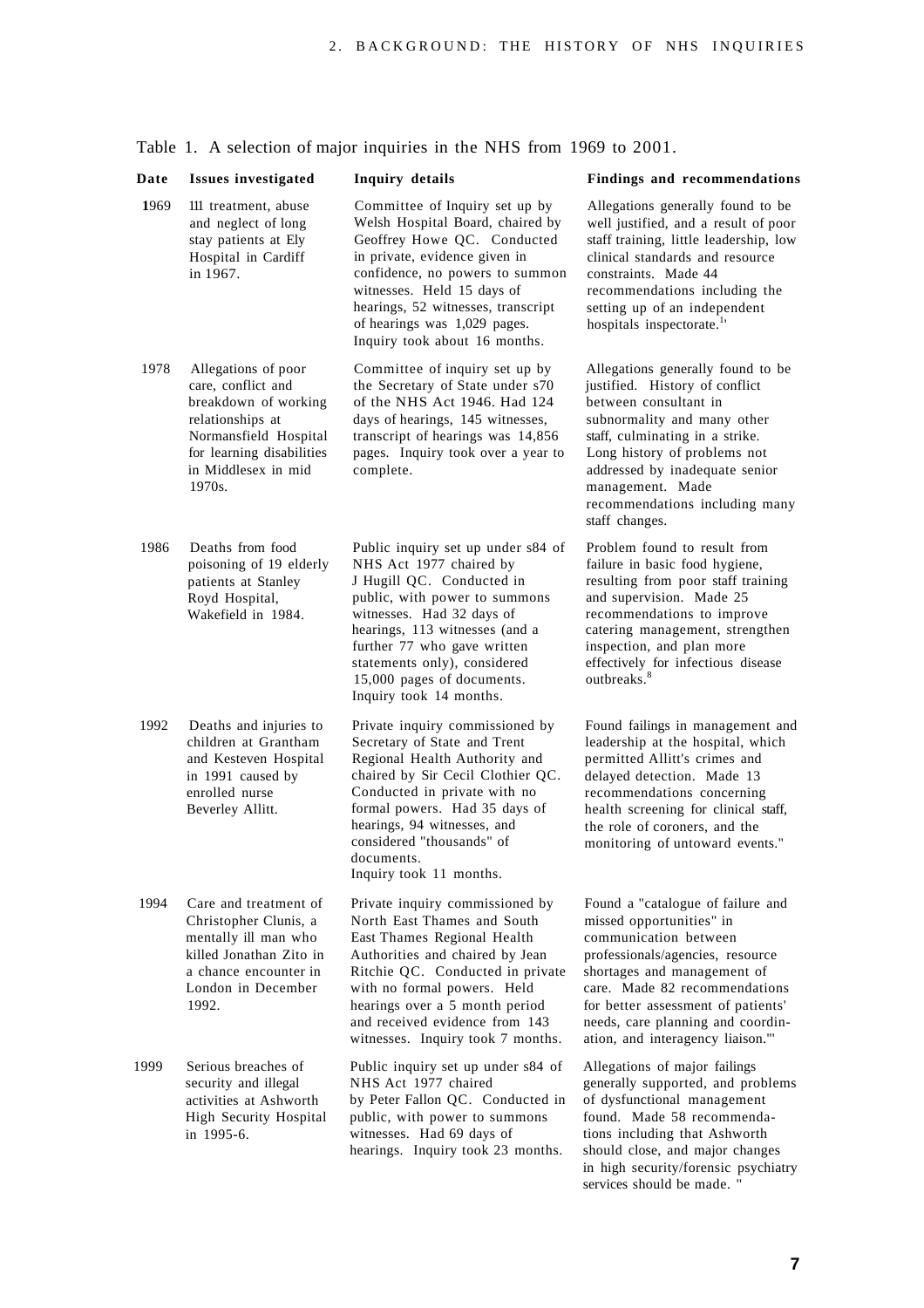| Date | <b>Issues investigated</b>                                                                                                                                     | Inquiry details                                                                                                                                                                                                                                                                                                                                                                               | Findings and recommendations                                                                                                                                                                                                                                                                                                                                 |
|------|----------------------------------------------------------------------------------------------------------------------------------------------------------------|-----------------------------------------------------------------------------------------------------------------------------------------------------------------------------------------------------------------------------------------------------------------------------------------------------------------------------------------------------------------------------------------------|--------------------------------------------------------------------------------------------------------------------------------------------------------------------------------------------------------------------------------------------------------------------------------------------------------------------------------------------------------------|
| 2000 | Removal, retention and<br>disposal of human<br>tissue and organs from<br>children after death at<br>the Royal Liverpool<br>Children's Hospital<br>(Alder Hey). | Independent confidential inquiry<br>set up under s2 of NHS Act 1977<br>chaired by Michael Redfern QC.<br>Hearings conducted in confidence.<br>Had 6 weeks of hearings, with<br>120 witnesses, scrutinised 50,000<br>pages of documents. Inquiry took<br>14 months                                                                                                                             | Serious failings in clinical practice<br>and managerial arrangements<br>found. Made 67 recommendations<br>covering changes to<br>NHS/university structures,<br>coroners' role and function.<br>consent arrangements and wider<br>systems for dealing with the<br>bereaved. <sup>12</sup>                                                                     |
| 2000 | Serious failures in the<br>clinical practice of<br>Rodney Ledward at<br>the South Kent<br>Hospitals NHS Trust<br>1990-96.                                      | Independent confidential inquiry<br>commissioned by the Secretary of<br>State and chaired by Jean Ritchie<br>QC. Hearings conducted in<br>confidence with no powers to<br>summons witnesses or evidence.<br>Heard from over 160 patients<br>and many other witnesses.<br>Inquiry took 14 months.                                                                                              | Clinical failings documented and<br>confirmed. Made 103<br>recommendations for changes to<br>quality systems in the NHS and<br>private sector, and consultant<br>appraisal and disciplinary<br>procedures. <sup>13</sup>                                                                                                                                     |
| 2001 | The management of<br>the care of children<br>receiving complex<br>cardiac surgical services<br>at the Bristol Royal<br>Infirmary between<br>1984 and 1995.     | Public inquiry set up under s84 of<br>NHS Act 1977 chaired by<br>Professor Ian Kennedy.<br>Conducted in public with powers<br>to summons witnesses. Had 96<br>days of hearings, with 577<br>witnesses (many submitted<br>written statements), examined<br>900,000 pages of documents<br>including 1,800 patients' medical<br>records. Also held 7 seminars.<br>Inquiry took 2 years 9 months. | Found serious clinical and<br>organisational failings and<br>concluded that 30-35 more<br>children had died than would<br>have if BRI service had met<br>standards elsewhere. Made 198<br>recommendations regarding<br>service organisation, leadership,<br>safety, professional competence,<br>public involvement and the care<br>of children. <sup>7</sup> |
| 2001 | The conduct of<br>Dr Harold Shipman, a<br>general practitioner in<br>Hyde, Derbyshire who<br>was convicted in<br>Jan 2000 of murdering<br>15 patients.         | Public inquiry set up under<br>section 1 of Tribunals of Evidence<br>(Inquiries) Act 1921 chaired by<br>Dame Janet Smith. Conducted in<br>public with powers to summons<br>witnesses. Inquiry commenced in<br>February 2001 and will have three<br>phases.                                                                                                                                    | The inquiry is expected to report<br>in 2003.' <sup>4</sup>                                                                                                                                                                                                                                                                                                  |

Some important trends or changes in the use of inquiries in the NHS can be identified from this review of past practice. Firstly, it appears that both the numbers of inquiries and their scale and scope seems to have increased. Most obviously, the recent major inquiries listed in table 1 - Alder Hey, Bristol, Ledward and Shipman - have been huge undertakings, and have received extensive media attention both during their proceedings and when their reports have been published. More such inquiries seem likely to follow in the future when significant clinical failures in the NHS come to light - for example, in cases such as those of surgeons Richard Neale<sup>15</sup> and Steven Walker.<sup>16</sup> Secondly, the focus of inquiries seems to have shifted, from non-clinical issues like abuse or neglect in low-profile areas like long term care; to more clinical issues like the quality of surgical practice in higher-profile areas like acute services. Thirdly, it seems that the nature of inquiries has been changing, with an increasing demand for formality,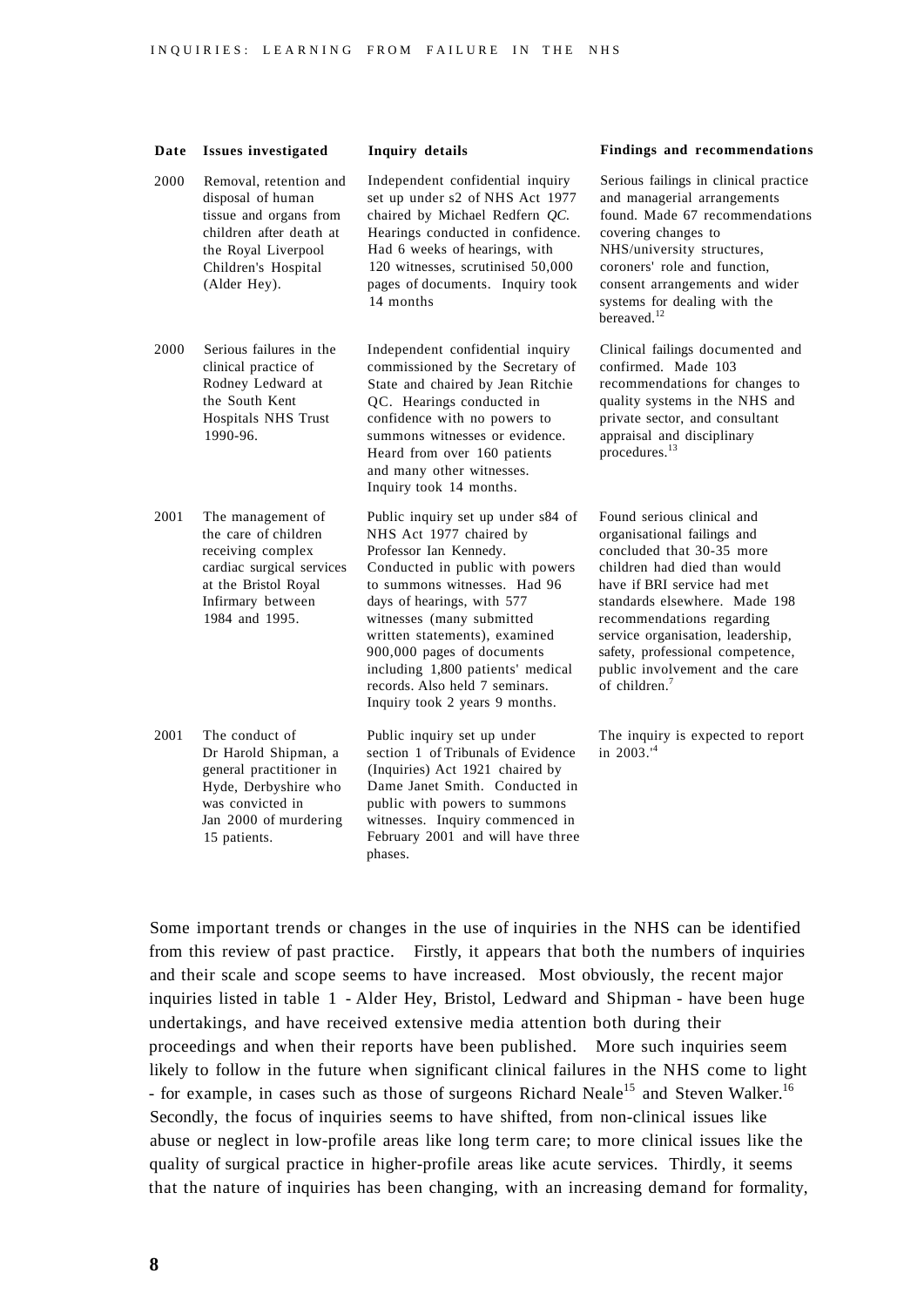rigour and transparency in the way they work. In the past, many inquiries were internal affairs, took place in private, worked relatively rapidly and informally, had limited formal powers to gather evidence, and did not publish the evidence they have considered. Some inquiry reports were not even published, or were not published in full. Now, there seems to be a justifiable belief that internal inquiries are not sufficiently objective or detached from the issues being investigated, and those who carry them out lack appropriate investigatory skills and expertise. There is a growing public and professional expectation that inquiries should be more formally constituted, take place in public, and publish their reports in full - all of which probably means that they cost more and take longer. Fourthly, it is evident that there is considerable overlap and duplication between different types and forms of inquiry. Some overlap is probably inevitable - for example, an incident may be the subject of a coroner's inquiry, a police investigation, and an inquiry by a professional regulatory body such as the General Medical Council, all of which serve different and legitimate purposes. However, all the recent major inquiries listed in table 1 were preceded by other internal and external NHS inquiries which covered substantially the same ground and often reached similar conclusions.

There have also been important legislative and policy developments over the last few years which affect the use and conduct of inquiries in the NHS. Firstly, the Commission for Health Improvement was established as a new non-departmental public body by the Health Act 1999 with a statutory remit to investigate serious instances of failure in the NHS. $17$  CHI has already conducted five such investigations and published its reports, and two more are in progress.<sup>18</sup> Secondly, a wholesale reform of the professional self-regulatory machinery has been set in train, with some major changes to regulatory arrangements already introduced and further changes aimed at making the regulatory bodies more accountable and increasing oversight of their work now being proposed.<sup>19</sup> Thirdly, two new NHS authorities have been created - the National Patient Safety Agency to manage a national adverse event reporting system which will collect information on clinical failures and problems, $20$  and the National Clinical Assessment Authority which will provide support and assessment services to help deal with problems of poor clinical performance.<sup>21</sup> The Department of Health has recognised the case for rationalising the use of inquiries in the NHS, has proposed some changes to reduce duplication and inconsistency, and has indicated that it will issue further guidance on this matter. $^{20}$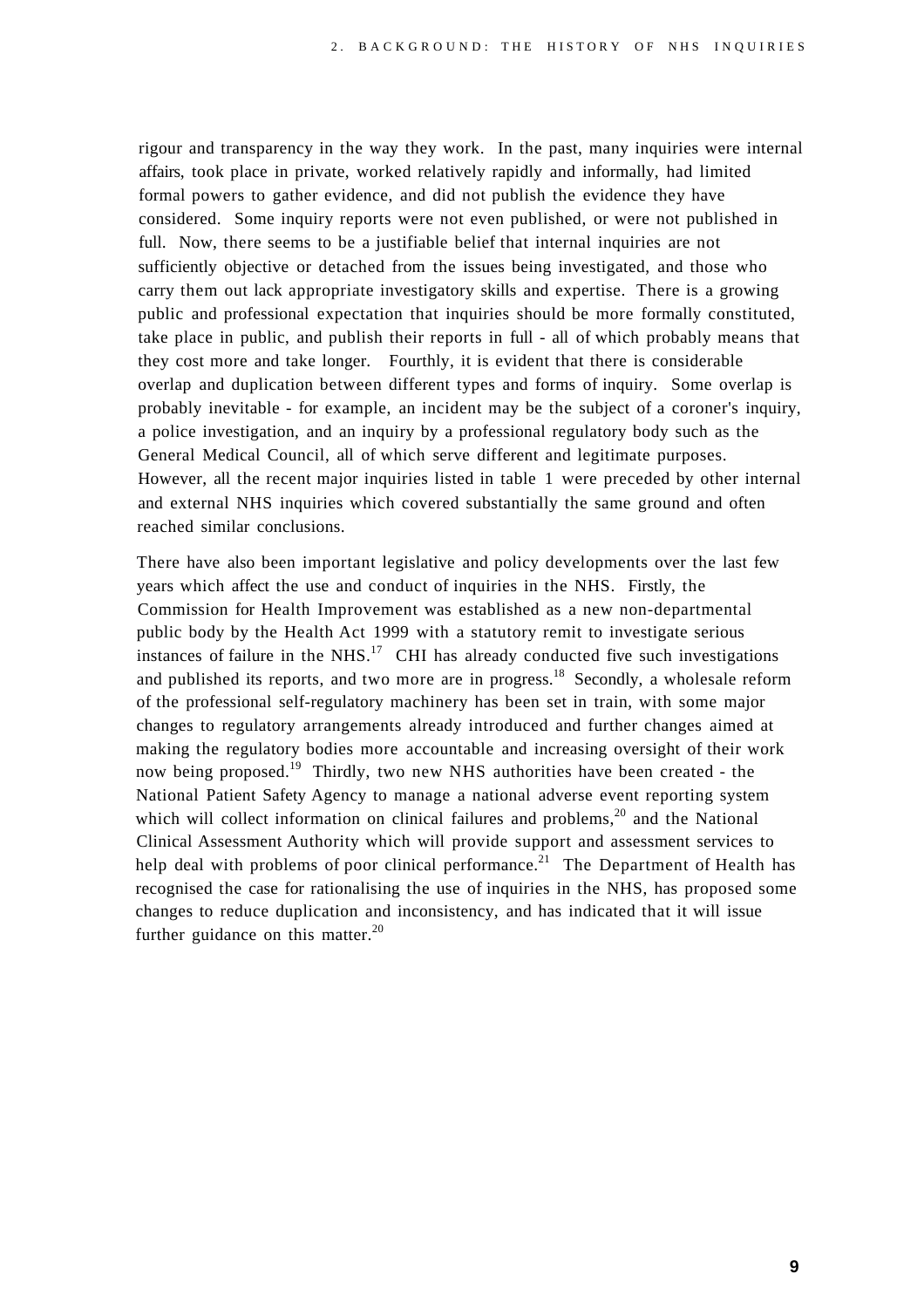# **3.** *The purpose of inquiries*

INQUIRIES SERVE A NUMBER OF PURPOSES. Some of those involved in undertaking past inquiries have written about their purpose or objectives, and the framework set out below tries to draw together their ideas<sup>7,22,23,24</sup> under six main headings:

- - *Establishing the facts.* One purpose of almost every inquiry is to provide a full, fair and accurate account of the circumstances being investigated, which can then provide a foundation for subsequent actions by the inquiry and by others. For inquiries in which the facts are disputed, where the course or sequence of events is not clear, or where the causation and contribution to what happened is not selfevident, this fact-finding task may be a primary purpose of the inquiry.
- - *Learning from events.* Again, almost all inquiries set out to use the events being investigated to synthesise or distil important lessons for the future, often in the form of recommendations for changes in policy or practice. The intention is that by making such changes, the likelihood of future recurrence is reduced or eliminated.
- - *Catharsis or therapeutic exposure.* By their very nature, inquiries often investigate issues of high drama and great emotive power - quite literally, matters of life and death. They can bring the protagonists in the events being investigated face to face with each others' perspectives and problems. While this aspect of an inquiry may be painful for some of those involved, and is difficult to manage, it may have a therapeutic value for individuals or a community harmed by the events at the heart of the inquiry. The inquiry may offer a cathartic release, and an opportunity for reconciliation and resolution.
- - *Reassurance.* Inquiries play an important role in sustaining or rebuilding public confidence after a major failure in the NHS. By demonstrating that problems have been fully investigated and dealt with, an inquiry can help to reassure patients and the public about the quality of care they will receive in the future. Of course, when inquiries find major underlying problems which are difficult or costly to address, their findings may be far from reassuring.
- - *Accountability, blame and retribution.* Although there are other ways in which organisations and individuals can be held to account for their actions (such as employers' disciplinary systems, professional regulatory oversight, civil litigation or even criminal proceedings) it is quite legitimate to see inquiries as an important accountability mechanism, which may be more immediate and accessible than some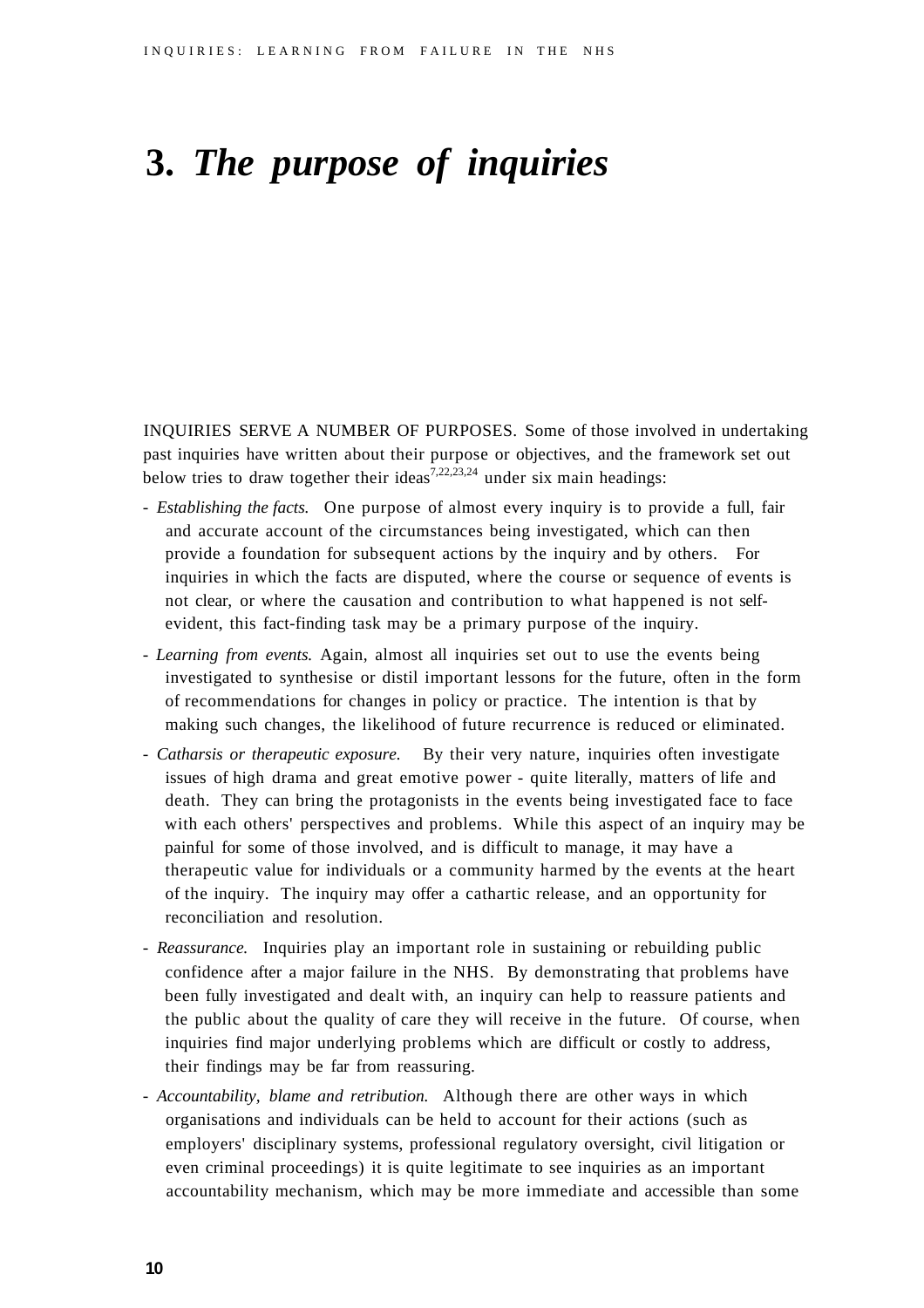of the others listed. More controversially, some stakeholders are likely to see the attribution of blame and fault as part of the inquiry's function, though others may regard this as unfair or unhelpful and best left to some of the other systems mentioned above (such as civil litigation, or professional regulation). By providing a definitive account of events, inquiries may contribute indirectly to the blaming process by providing evidence for other systems to use. Beyond blame, lies retribution in which individuals or organisations face punishment or must make amends in some way. Again, inquiries do not exact retribution directly (though appearing before an inquiry in the full glare of public attention may be seen by some as a form of retribution) but their results may be used indirectly in this way.

- *Political considerations.* Most major inquiries (and all statutory public inquiries) are established by government, and it would be naive to ignore the political purposes they may serve. For example, setting up an inquiry may be seen as an effective way to defuse tensions and concerns over an issue, and show that "something is being done". By the time that the inquiry reports, the political importance of its subject may have reduced. Alternatively, establishing an inquiry could also be construed as a way to keep an issue on the political agenda through continuing media attention, and to provide government with leverage to pursue particular policies. In these and other ways, inquiries may have an explicit or implicit political purpose.

Of course, some of these purposes are likely to conflict. It may also be worthwhile considering what purposes an inquiry is not well suited to serve. Most obviously, an inquiry should not be a substitute for other more appropriate forms of investigation such as a disciplinary hearing, a coroner's or police investigation, or a professional regulatory body inquiry.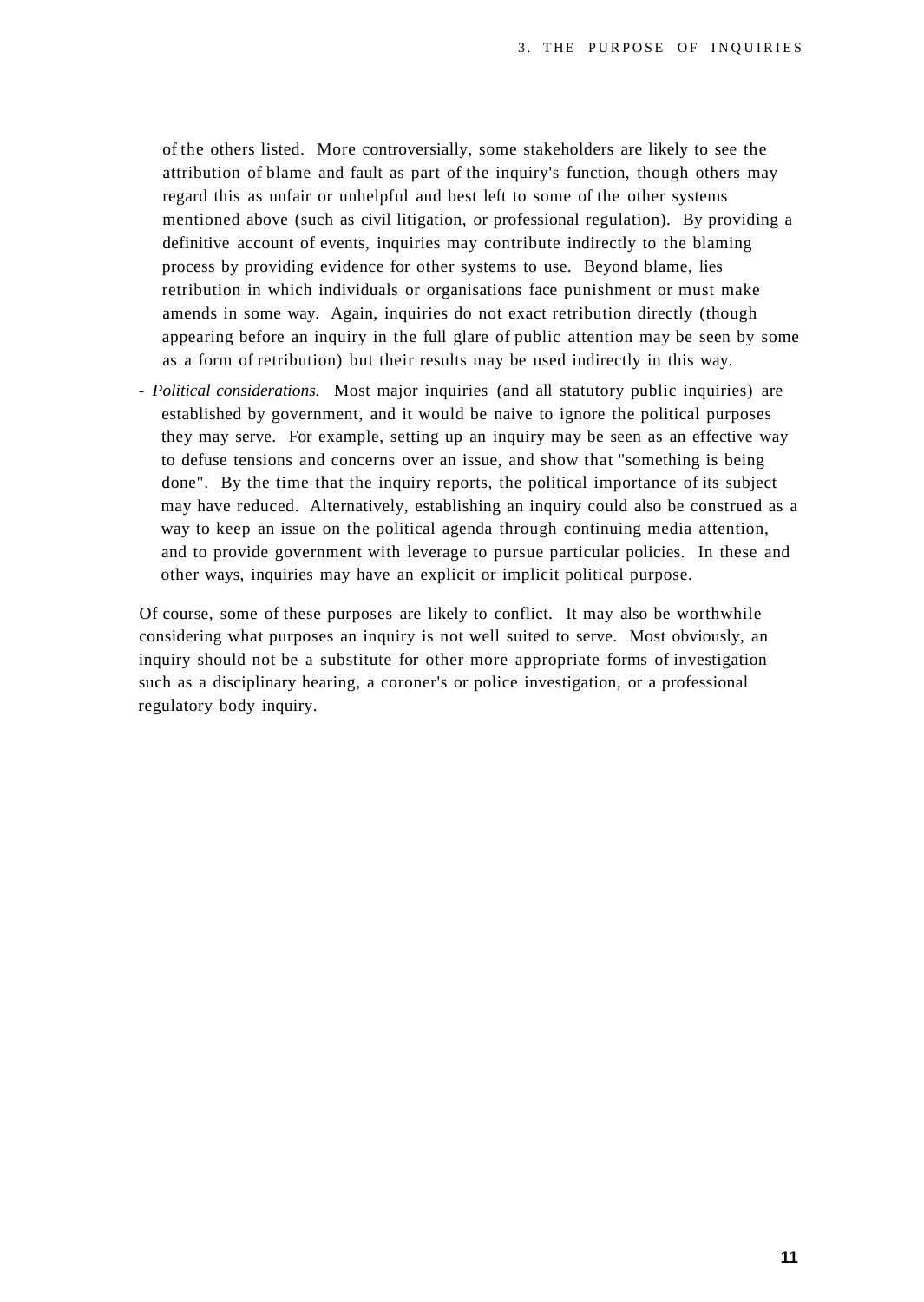### *4. How and why inquiries are set up*

MOST MAJOR NHS INQUIRIES have been formally commissioned by the Department of Health. Statutory inquiries are formally established by a motion of both Houses of Parliament under the Tribunals of Inquiry (Evidence) Act 1921 or by the Secretary of State under the NHS Act 1977. In the past, the NHS Executive and regional health authorities also played an important role in initiating inquiries, and many smaller scale or more local inquiries have been commissioned by health authorities and NHS trusts themselves.

The decision to establish an inquiry - particularly a major one - is often acutely political in nature. Politicians, policy makers, civil servants and NHS managers tend to view inquiries with considerable caution, because they can be a mixed blessing. On the one hand, in the short term they often defuse the tension and concern over the problems to be investigated. Moreover, in the longer term inquiry proceedings and their reports can provide important leverage to secure change. On the other hand, the relative independence of most inquiries means that their findings can rebound on their commissioners. Inquiries can bring to the fore unwelcome evidence, make deficiencies explicit, and produce recommendations which are costly and difficult to implement.

Many inquiries are triggered by an egregious event - something which because it is so obviously harmful, dangerous or troubling forces those responsible to face the wider problem which the event signals. For example, it might be argued that the sequence of events which led to the public inquiry into paediatric cardiac surgery in Bristol was triggered by the death of one child in particular - Joshua Loveday.<sup>25</sup> Some inquiries are probably initiated because extensive and continuing media attention to the event demands a political or managerial response. In some cases, patient and family representatives or groups campaign either to secure an inquiry or to influence its format and terms of reference, and may be successful in doing both. It is therefore inevitable that some inconsistency in decision-making results, and inquiries may be more likely to be established in some more high-profile and acute-care oriented areas of the NHS than in other more prosaic or less visible areas, regardless of merit.

Even so, it is possible to identify some criteria which can be used to help determine whether an inquiry of some form is worthwhile. Some established rules or guidelines exist in government<sup>23</sup> which speak of needing an inquiry because of "the gravity of the incidents and the belief that both the public anxiety they cause and the interests of the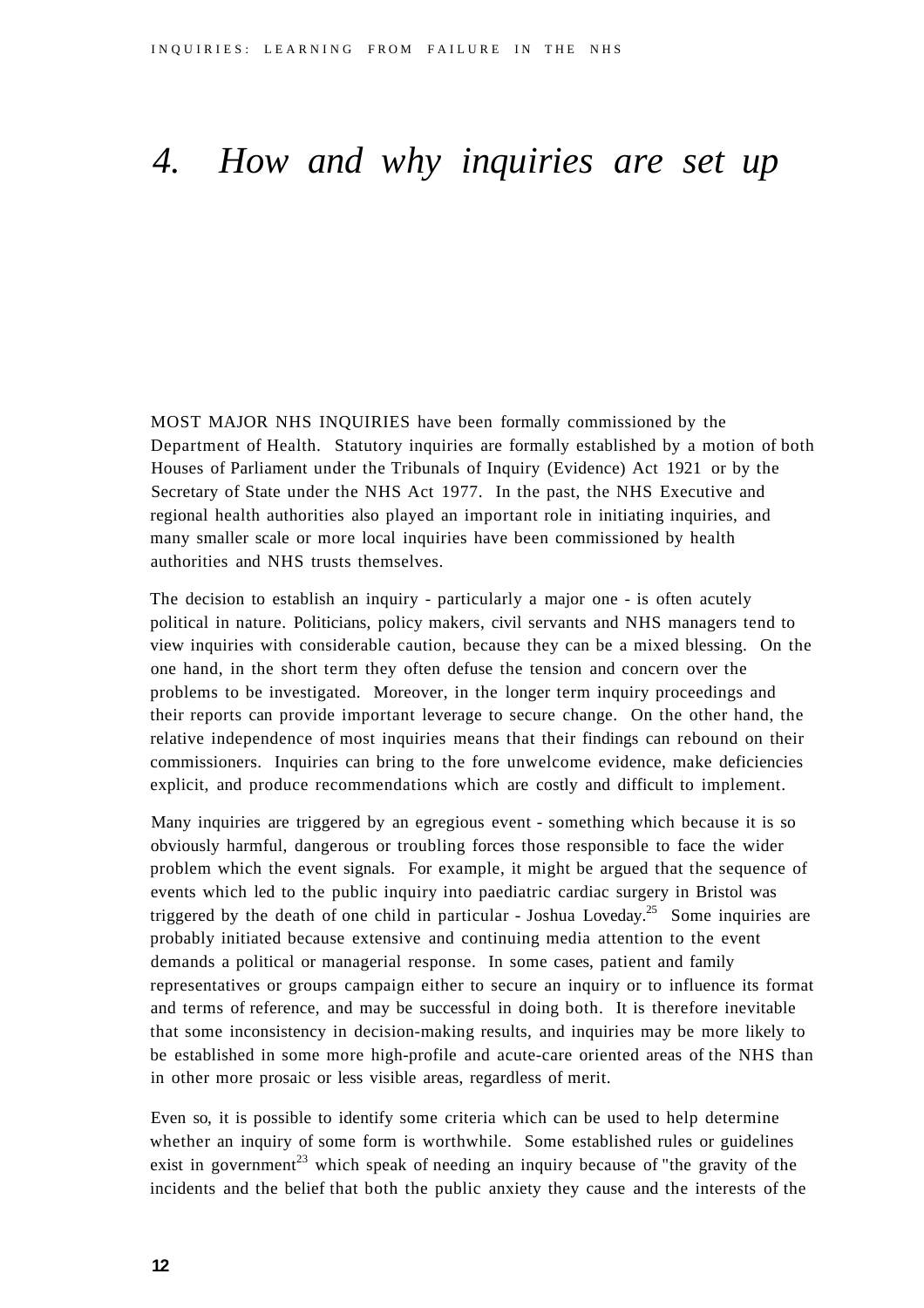victims can only be satisfied by such an inquiry. In some cases public confidence may be undermined if there is not a perception that an inquiry is full, wide ranging and independent of government." The Department of Health itself suggests that an inquiry should be considered "where a service failure results in serious harm to larger numbers of patients, where there is serious national concern, or where a major issue of ethics or policy is raised for the first time by an incident."<sup>20</sup> Lord Justice Clarke, in his report on the Marchioness disaster, discusses the rationale for past decisions to commission inquiries and concludes that their justification revolves around the exercise of the public interest. He argues that "a public inquiry should only be ordered in exceptional cases. Public inquiries are very expensive in terms of time and money and in very many cases the facts can be established and lessons learned without such an inquiry."<sup>24</sup>

In these and other observations, three main reasons for setting up an inquiry can be discerned:

- - *Serious harm or loss to patients or services.* Most inquiries are focused on circumstances in which serious harm has been done to a number of patients, or NHS services to patients have been severely disrupted in ways that directly or indirectly impact on patient care.
- - *New or poorly understood issues of concern.* Inquiries are often a response to unusual or novel circumstances or to events which are difficult to understand. The inquiry can then be seen to be seeking new knowledge or lessons from those events which can be used elsewhere. If a very similar problem happens again elsewhere, it is less likely to be seen as a candidate for an inquiry because the scope for learning is less.
- - *Widespread public concern and loss of public confidence.* If a problem has been the subject of extensive media attention, perhaps because of the scale of harm or loss to patients or the nature of the performance failure which caused it, then an inquiry may be needed simply to deal with the resulting public anxiety and concern by demonstrating that a "full, fair and fearless"<sup>24</sup> investigation is taking place.

The balance of these three justifications, and their relative importance, goes some way to determining not just whether an inquiry is needed, but what form it will take, which is discussed in more detail below.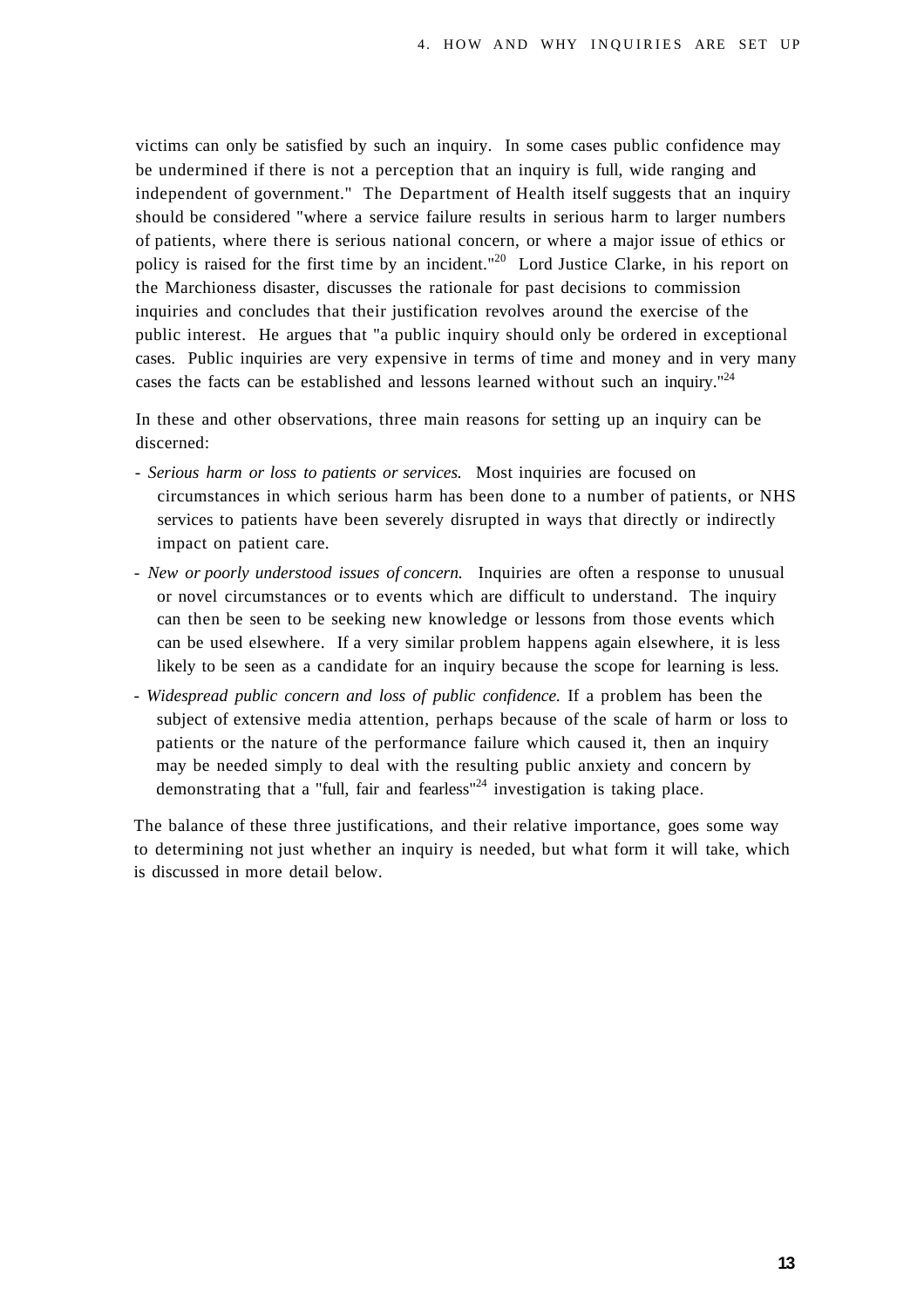# **5.** *Inquiry processes and methods*

THERE IS ENORMOUS VARIATION in the nature of inquiries - from, at one end of the spectrum, a small scale internal investigation in an NHS trust carried out by a panel of executive and non-executive directors with some external advice from, for example, one of the medical Royal Colleges; to, at the other end of the spectrum, a full-scale statutory public inquiry chaired by an eminent lawyer with a panel of experts, equipped with huge legal and other resources, which reports to the Secretary of State and to Parliament. In broad terms, we can identify four main types of NHS inquiry:

- An internal NHS management inquiry, usually commissioned by an NHS trust, health authority or the NHS Executive and carried out by an NHS panel with a limited degree of independence from the matters being investigated.
- A Commission for Health Improvement investigation, which may be initiated by CHI in response to concerns from a wide range of sources or through a request from the Department of Health.
- An external private NHS inquiry, usually commissioned by the Department of Health, the NHS Executive or a regional health authority and carried out by an independent (non-NHS) chair and panel.
- A statutory public inquiry, set up by the Secretary of State for Health under s84 of the NHS Act 1977 or by Parliament under si of the Tribunals of Inquiry (Evidence] Act 1921.

Table 2 provides a comparative analysis of these four main models of inquiry - showing an example of each one, and describing their legal authority and powers, panel membership and support, proceedings, reporting arrangements, timescale, cost and other characteristics.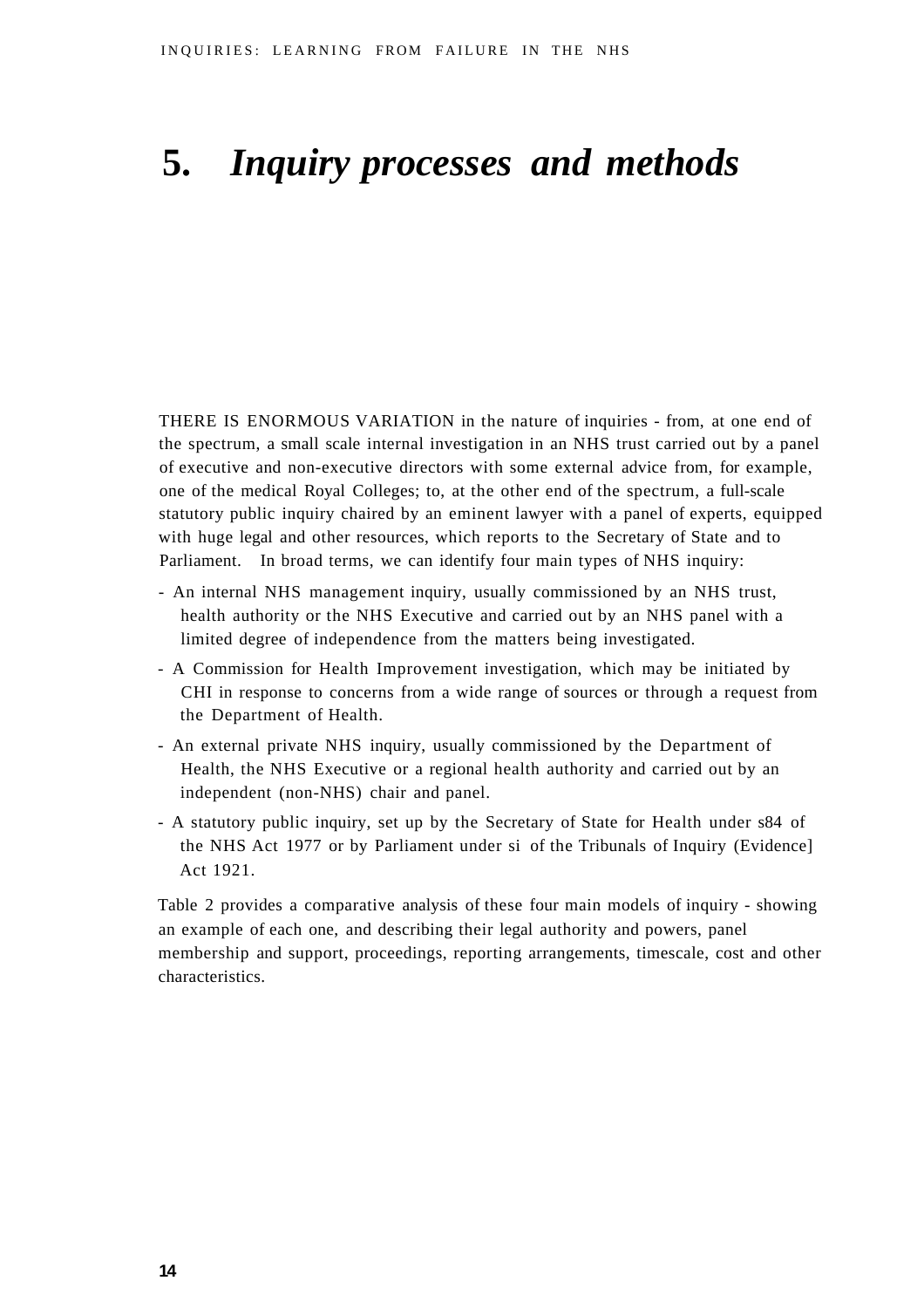| Type of<br>inquiry                        | <b>Internal NHS</b><br>management inquiry                                                                                                                              | <b>Commission</b> for<br><b>Health Improvement</b>                                                                                                    | <b>External private</b><br><b>NHS</b> inquiry<br>investigation                                                                                                                                    | <b>Statutory public</b><br>inquiry                                                                                                                                                                                              |
|-------------------------------------------|------------------------------------------------------------------------------------------------------------------------------------------------------------------------|-------------------------------------------------------------------------------------------------------------------------------------------------------|---------------------------------------------------------------------------------------------------------------------------------------------------------------------------------------------------|---------------------------------------------------------------------------------------------------------------------------------------------------------------------------------------------------------------------------------|
| Example                                   | Inquiry into the<br>conduct of research<br>trials in North<br>Staffordshire Hospital<br>NHS Trust (chaired<br>by Professor Rod<br>Griffiths) <sup>28</sup>             | Inquiry into abuse<br>and neglect of elderly<br>patients at Garlands<br>Hospital in Cumbria,<br>managed by Lakeland<br>Healthcare NHS<br>$Trust^{27}$ | Inquiry into deaths<br>and injuries to<br>children at Grantham<br>and Kesteven Hospital<br>in 1991 caused by<br>enrolled nurse<br><b>Beverley Allitt</b><br>(chaired by Sir Cecil<br>$Clother)^9$ | Inquiry into the<br>management of the<br>care of children<br>receiving complex<br>cardiac surgical<br>services at the Bristol<br>Royal Infirmary<br>between 1984 and 1995<br>(chaired by Professor<br>Ian Kennedy) <sup>7</sup> |
| Legal<br>authority                        | None beyond general<br>powers of section 2<br>of NHS Act 1977                                                                                                          | Section 20 of Health<br>Act 1999.                                                                                                                     | None beyond general<br>powers of section 2<br>of NHS Act 1977                                                                                                                                     | Section 84 of NHS<br>Act 1977 or section 1<br>of Tribunals of Inquiry<br>(Evidence) Act 1921                                                                                                                                    |
| Specific<br>legal<br>powers of<br>inquiry | None                                                                                                                                                                   | Limited statutory<br>powers to require<br>evidence from NHS<br>organisations/staff                                                                    | None                                                                                                                                                                                              | Wide statutory<br>powers to gadier<br>evidence and require<br>witnesses to appear.<br>NHS Act inquiries<br>limited to NHS issues.<br>while TI(E) Act inquiries<br>have no such limits                                           |
| <b>Inquiry</b><br>lead and<br>panel       | Usually led by a senior Led by CHI medical<br>NHS manager or<br>clinician, often from<br>another NHS<br>organisation, along<br>with some external<br>assessors/experts | director and<br>investigations manager,<br>along with external<br>assessors drawn from<br>other NHS and related<br>organisations                      | Usually led by a legally<br>qualified and<br>experienced person<br>(QC, judge etc) sitting<br>with external assessors<br>with relevant content<br>knowledge                                       | Generally led by a<br>legally qualified and<br>experienced person<br>(QC, judge etc)<br>usually sitting with<br>external assessors with<br>relevant content<br>knowledge                                                        |
| Secretariat<br>and<br>support             | Drawn from the<br>organisation itself -<br>eg health authority or<br>NHS Executive.<br>Limited resources                                                               | Provided by CHI<br>investigations staff<br>and resourced by CHI.                                                                                      | Established by inquiry<br>chair. Secretary is<br>usually seconded civil<br>servant or NHS<br>manager. Usually<br>well resourced                                                                   | Established by inquiry<br>chair. Secretary is<br>usually seconded civil<br>servant. Well<br>resourced                                                                                                                           |
| Legal<br>support or<br>expertise          | Usually limited or no<br>legal expertise and<br>support                                                                                                                | No expertise on<br>inquiry team, but<br>advice provided by<br>Treasury solicitors                                                                     | Usually have legal<br>expertise on inquiry<br>panel, plus in-house<br>legal staff                                                                                                                 | Usually have legal<br>expertise on inquiry<br>panel, plus in-house<br>legal staff                                                                                                                                               |
| Time taken                                | Variable, from a few<br>days to a few months                                                                                                                           | Six to nine months                                                                                                                                    | One to two years                                                                                                                                                                                  | Two years or more                                                                                                                                                                                                               |
| Cost                                      | Low - a few<br>thousand pounds                                                                                                                                         | Medium - cost of<br>about £150-200k                                                                                                                   | Medium to high -<br>from £200k upwards                                                                                                                                                            | High - cost measured<br>in millions of pounds                                                                                                                                                                                   |
|                                           | Proceedings Conducted in private,<br>usually without<br>specific rules or<br>procedures                                                                                | Conducted in private<br>following CHI's own<br>procedural guidelines                                                                                  | Hearings conducted in<br>private or in public at<br>discretion of inquiry<br>chair                                                                                                                | Hearings conducted in<br>public following rules<br>set down by inquiry<br>chair, though may<br>choose to hear some<br>witnesses in closed<br>session                                                                            |

Table 2. A comparison of different models of inquiries.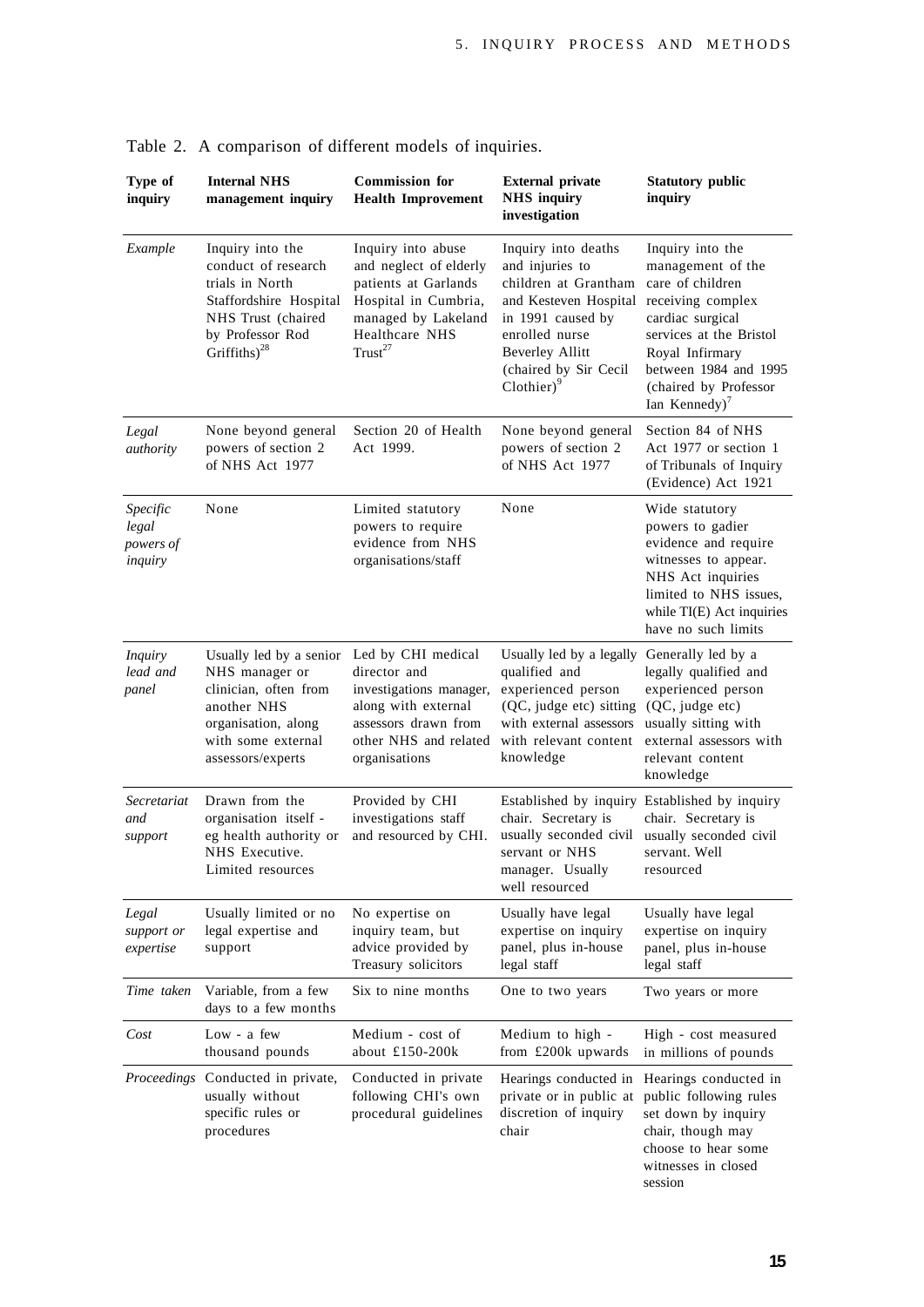| Type of<br>inquiry                                   | <b>Internal NHS</b><br>management inquiry                                                 | <b>Commission for</b><br><b>Health Improvement</b>                                  | <b>External private</b><br><b>NHS</b> inquiry<br>investigation                                  | <b>Statutory public</b><br>inquiry                                                                                  |
|------------------------------------------------------|-------------------------------------------------------------------------------------------|-------------------------------------------------------------------------------------|-------------------------------------------------------------------------------------------------|---------------------------------------------------------------------------------------------------------------------|
| Reporting<br>and<br>publication                      | Report may or may<br>not be published in<br>part or in full;<br>evidence not<br>published | Evidence taken in<br>private and remains<br>confidential but<br>report is published | Reports to Secretary<br>of State. Report then<br>generally published in<br>full, but may not be | Reports to Secretary of<br>State and Parliament.<br>Full report published,<br>and often most or all<br>evidence     |
| Status of<br>findings<br>and<br>recommen-<br>dations | Addressed to NHS<br>organisation which<br>commissioned inquiry                            | Addressed to Secretary<br>of State and relevant<br>NHS organisations                | of State. Department of State and<br>of Health usually<br>issues a formal<br>response           | Addressed to Secretary Addressed to Secretary<br>Parliament.<br>Department of Health<br>issues a formal<br>response |

It seems self-evident that an inquiry should set out to be open, fair and rigorous and should follow procedures which reflect the purpose set out in its terms of reference. But translating those principles into practice can be complex. These three key objectives - openness, fairness and rigour - are each discussed below, and then some of the advantages and disadvantages of the four different models of inquiry are summarised.

#### **Openness**

Only in the statutory public inquiry - the largest, longest and most expensive of the four models described in table 2 - are the proceedings and report fully in the public domain. In each of the other three models, part or all of the inquiry process takes place in private and in some the report may not be published in full. Some eminent and experienced inquiry chairs would argue that private inquiries are more effective as investigatory tools, allowing witnesses to give evidence and speak frankly without the fear of disclosure or public attention. They are also likely to be less costly, and somewhat quicker. However, for many stakeholders including patients and their families as well as healthcare staff and their representatives or professional organisations, private inquiries do not satisfy the need for public scrutiny, and the lack of transparency leads to distrust of the inquiry process and its results. Anyone likely to be criticised in an inquiry may feel their ability to respond and defend themselves is hampered by proceedings being held in private. It is unlikely that a private inquiry can achieve the cathartic effect or therapeutic exposure which was discussed earlier as one of several purposes for inquiries. In the past, the courts have supported the use of private inquiries in the NHS so long as they could be shown to be conducted fairly.<sup>28</sup> However, in an important legal ruling in  $2000<sup>29</sup>$  families of the victims of Dr Shipman and media organisations were successful in overturning the Secretary of State for Health's decision to hold the Shipman inquiry in private because to do so would not be consistent with legitimate expectations based on past practice and precedent in such inquiries, and would also breach article 10 of the European Convention on Human Rights (incorporated into British law by the Human Rights Act 1998) which deals with freedom of expression including the freedom to receive and impart information. In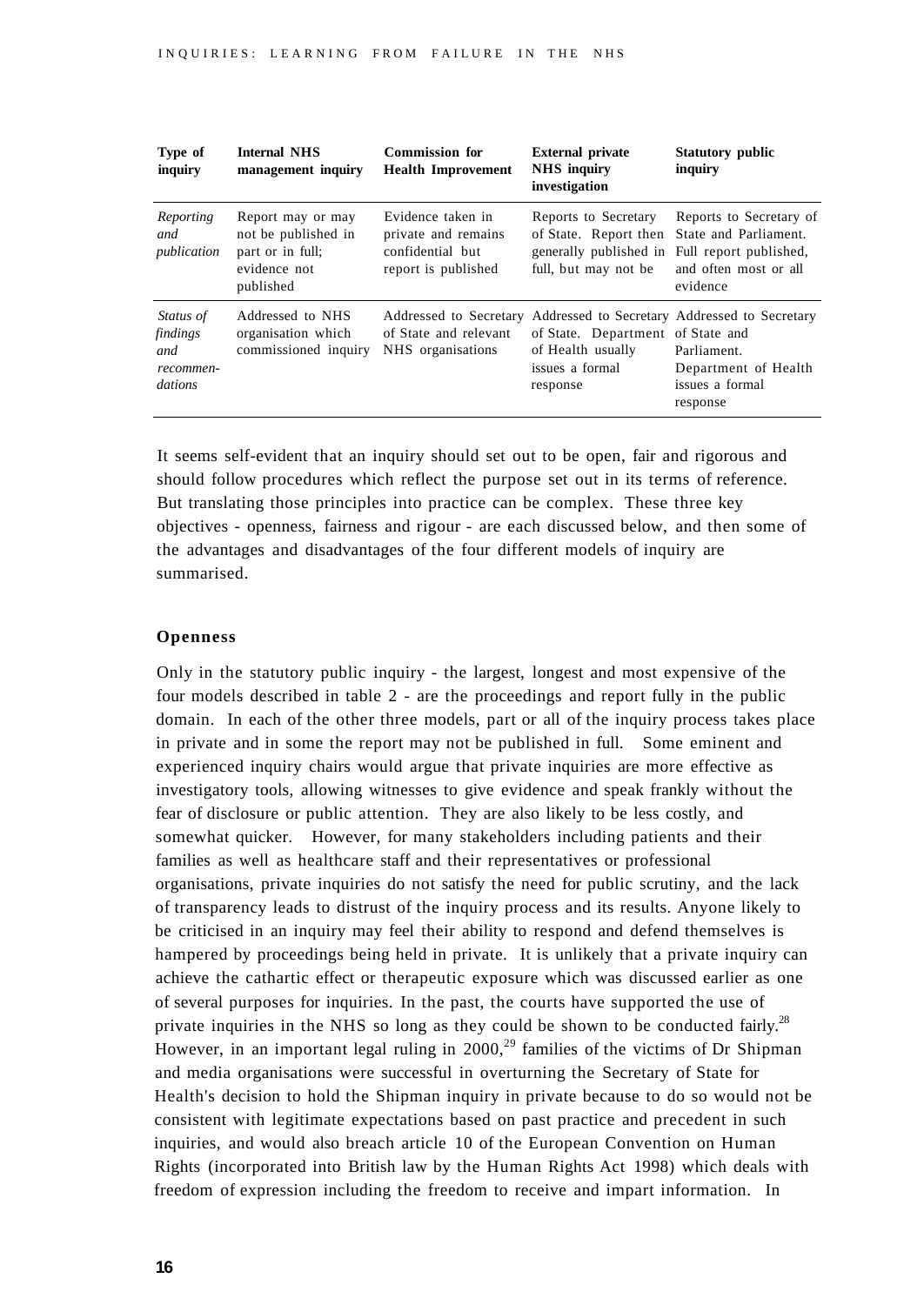2001, an application to the High Court for judicial review of the Home Secretary's refusal to establish an inquiry into the death of a prisoner in custody was successful, and the court ruled that "an obligation to procure an effective official investigation arises by necessary implication in articles 2 and 3" of the European Convention on Human Rights [which deal with the right to life and to be free from inhuman or degrading treatment).<sup>30</sup> The inquest into the death was not judged to meet the requirements for such an investigation. These rulings may make it difficult to resist future calls for inquiries into deaths or instances of serious harm to patients in the NHS, and difficult to hold any future major inquiry in private.

#### **Fairness**

All the models of inquiry set out above are inquisitorial, which means that the inquiry chair and its legal counsel frame the issues to be addressed, lead the investigation, call and cross-examine witnesses, select documentary evidence to examine, and so on. It has been suggested that this inquisitorial approach helps the inquiry to get at the truth while avoiding it becoming a kind of substitute court with an adversarial, confrontational style of interaction and complex legal rules and protocols. It represents a more managed and interventionist style of judicial process which may be more efficient and effective, but is also somewhat at odds with the prevailing approach in the British legal system.<sup>31</sup> Large public inquiries often involve an uneasy combination of the inquisitorial approach with some aspects of the traditional adversarial format for legal proceedings. For example, the legal representatives of interested parties to the inquiry may be allowed to cross-examine witnesses as well as the inquiry's own legal counsel, to a limited extent. Though the inquisitorial approach seems to serve the investigatory purpose of an inquiry very well, and there are established procedures for protecting the interests of individuals affected by an inquiry,  $32,333$  there are still times when the process of investigation can seem to conflict with the need for justice and due process.<sup>22</sup>

To the non-lawyer, the legal complexities of inquiries can seem daunting, especially when there are parallel investigations being undertaken by other bodies such as the police or the General Medical Council. Ensuring that the inquiry adheres to due process and the rules of natural justice and that the rights of witnesses and other stakeholders are not infringed or prejudiced demands at the very least some legal support and advice, and probably considerable legal expertise. If problems arise, inquiry proceedings are open to judicial review, and a number of such legal challenges have been mounted in the past. Partly for this reason, most major NHS inquiries have been chaired by a senior Queen's Counsel or high court judge. However, there is a risk that the legal background and mindset of the inquiry chair can result in a subtle juridification of the inquiry itself through the procedures it adopts and the way it works. As Kennedy noted, the inquiry is "not a trial - it is an inquiry into events which is held in public... it is perfectly possible to conduct a public inquiry with the most careful attention to the legal requirements of fairness without having to behave like a court."<sup>7</sup>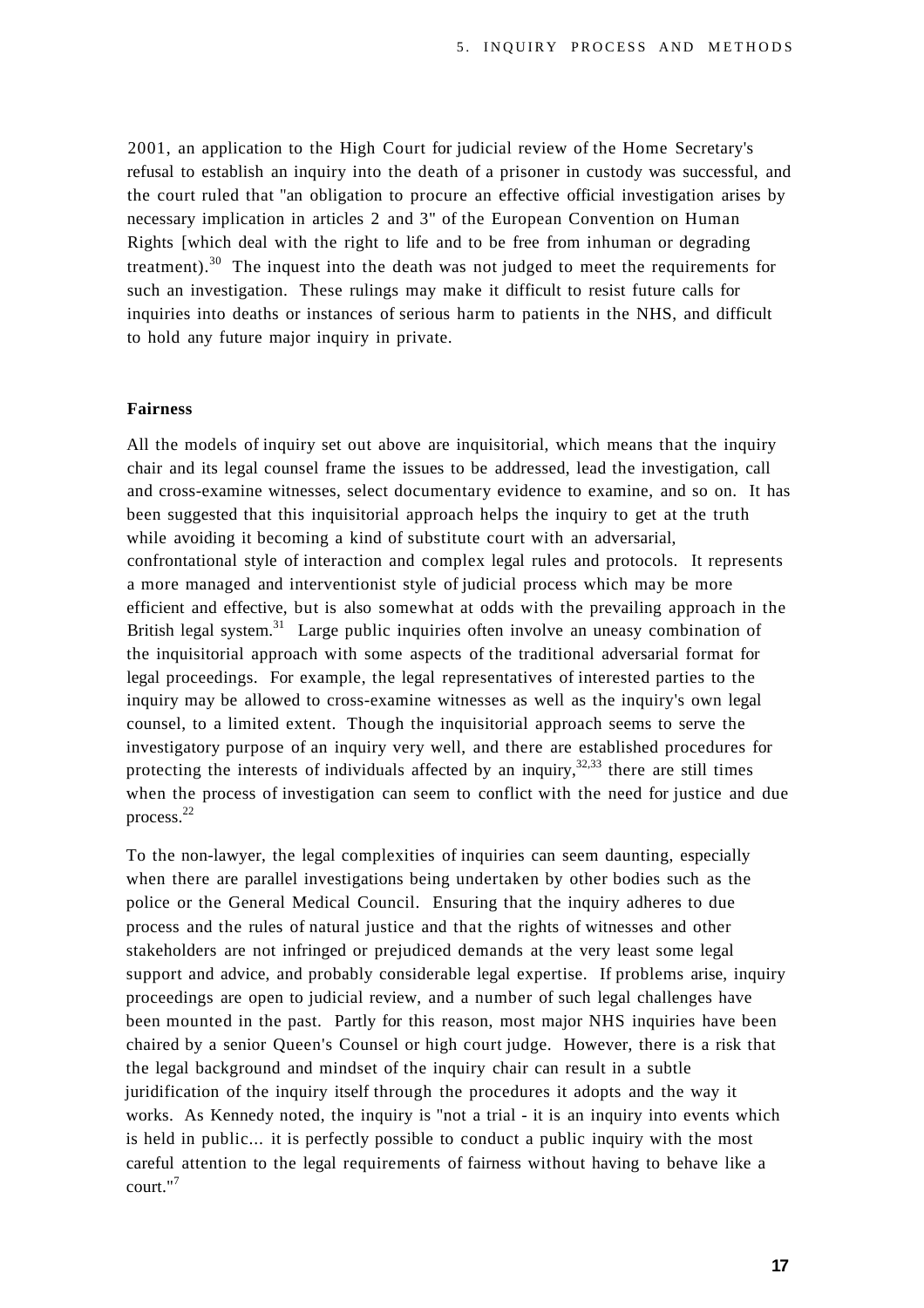### **Rigour**

It is evident from table 1 that major public inquiries involve a huge commitment of time and resources, conduct an exhaustive review of available evidence, and make use of a wide range of different qualitative and quantitative methods. However, sheer scale of investment is no guarantee of methodological rigour, nor of the Tightness of findings and recommendations. Inquiry reports tend to be taken at face value and read with considerable respect, and their findings often carry considerable weight. Even so, the methodology of inquiries deserves more discussion and might be more contested than it generally is.

There are no accepted standards or guidelines defining how an inquiry should be undertaken. Each public inquiry establishes its own rules of procedure, and its approach is very much shaped by its chair and secretariat. Those conducting inquiries may have little previous experience of such endeavours - few people are involved in more than one or two major inquiries, and there is no standing secretariat in government to support inquiries and provide continuity from one inquiry to another. For these reasons, it is hard to see how learning from the conduct of one inquiry contributes to the design and conduct of future inquiries, and there seems to be no mechanism to assure the quality of the inquiry process. One notable exception is the Commission for Health Improvement, which has begun to develop guidelines for the initiation and management of its investigations, and whose standing remit to conduct investigations should allow it to build up considerable in-house expertise.

It may be helpful to think of inquiries as case studies in failure - in which events in a single organisation or setting are examined and used to draw wider lessons for the NHS. There is a well established tradition of case study research in health services<sup>34</sup> and frameworks which have been developed for evaluating the quality of case studies<sup>35</sup> may be of some help in both designing and reviewing inquiries. Most obviously, case study methods are open to challenge on the generalisability or transferability of their findings. Inquiry reports tend to extrapolate their findings quite readily to the rest of the NHS, on a presumption that similar circumstances or problems elsewhere are likely to exist. However, inquiry methodologies often seem to lack a wider, epidemiological dimension, in which the prevalence or incidence of those circumstances in the wider NHS is considered, and the issues of generalisability and transferability are not usually explicitly addressed by inquiry reports.

In more general terms, it is not unreasonable to expect that inquiries should conform with the standards expected of any primarily qualitative methodology. The credibility, dependability and confirmability<sup>36</sup> of inquiry findings should be assessed, and the risks that the preconceptions and biases of inquiry chairs and panels shape their reports need to be more widely considered.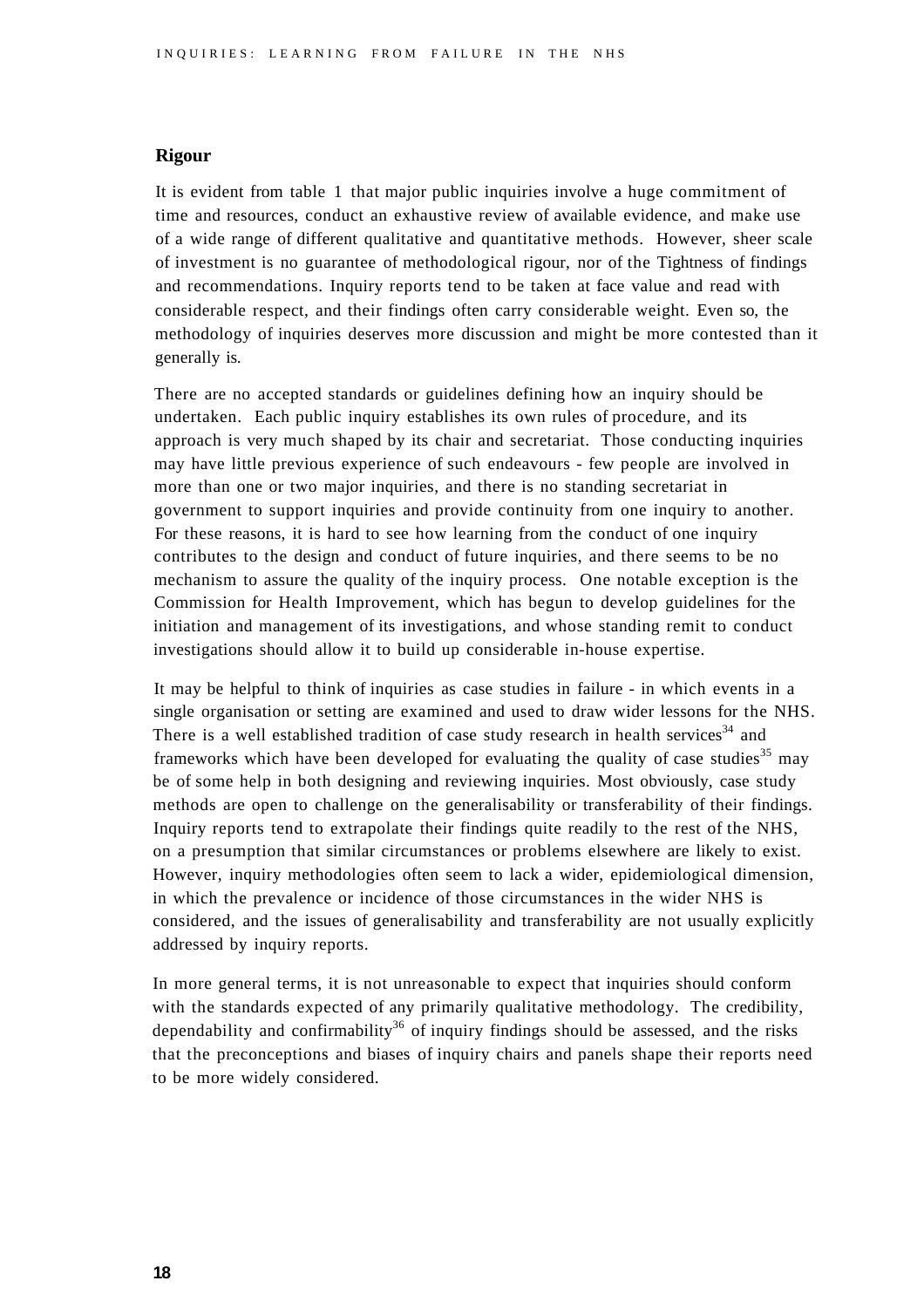#### **Advantages and disadvantages of different models of inquiry**

Each model of inquiry has different potential advantages and disadvantages, some of which are summarised in table 3. For example, internal NHS inquiries certainly cost the least and are the fastest to report, but they lack independence (or the appearance of independence), transparency and rigour. Those who conduct such inquiries may not have sufficient investigatory expertise and have rarely had much legal support or advice. The findings from such inquiries are easily called into question on grounds of procedure and process, and are unlikely in controversial or sensitive areas to produce findings which command widespread support.<sup>37</sup> The Department of Health has already indicated that the use of such internal inquiries in the future should be confined to straightforward issues of limited, local interest only, or to scoping the need for an inquiry of another kind. $20$ 

Table 3. A comparison of the main advantages and disadvantages of different models of inquiry.

| Type of inquiry                                          | <b>Advantages</b>                                                                                                                                                                                                                                                                         | <b>Disadvantages</b>                                                                                                                                                                                                                                                                                                                                                                                                                                                                            |
|----------------------------------------------------------|-------------------------------------------------------------------------------------------------------------------------------------------------------------------------------------------------------------------------------------------------------------------------------------------|-------------------------------------------------------------------------------------------------------------------------------------------------------------------------------------------------------------------------------------------------------------------------------------------------------------------------------------------------------------------------------------------------------------------------------------------------------------------------------------------------|
| <b>Internal NHS</b><br>management<br>inquiry             | • Can be set up and report quickly<br>• Low cost, can often be conducted<br>from within existing resources and<br>with seconded existing staff                                                                                                                                            | • Lacks independence from NHS organisations<br>and professions being investigated<br>• May not have trust of patients and other user<br>groups, unlikely to have finding accepted if<br>controversial<br>· Closed process conducted in private, not<br>transparent or open<br>• Inquiry team may lack skills and experience<br>needed, so method may lack rigour<br>• No powers - relies on co-operation of all<br>stakeholders<br>• Report not necessarily published in full or<br>even at all |
| Commission for<br>Health<br>Improvement<br>investigation | • Has accumulated expertise in<br>investigation methods and processes<br>· Some legal powers - can require<br>NHS organisations to co-operate<br>• Relatively quick and low to<br>medium cost<br>• Report published in full                                                               | · Closed process conducted in private, not<br>transparent or open<br>• May not be seen as sufficiently independent<br>of NHS<br>• No powers over non-NHS bodies or<br>individuals - relies on their co-operation                                                                                                                                                                                                                                                                                |
| External private<br>NHS inquiry                          | • May find out more by dealing with<br>sensitive or delicate matters in private<br>• Generally seen as independent and<br>fair, though this may depend on chair<br>and circumstances                                                                                                      | • Closed process conducted in private,<br>not transparent or open<br>• No legal powers - relies on<br>cooperation of all stakeholders                                                                                                                                                                                                                                                                                                                                                           |
| Statutory public<br>inquiry                              | • Provides the most exhaustive and<br>comprehensive exploration of events<br>• Generally accepted to be<br>independent and fair<br>• Conducted entirely in the open, with<br>both evidence and report published<br>· Gains public and media attention for<br>findings and recommendations | • Generally slow and very costly<br>• Highly dependent on inquiry chair and panel,<br>both in methods adopted and findings and<br>recommendations                                                                                                                                                                                                                                                                                                                                               |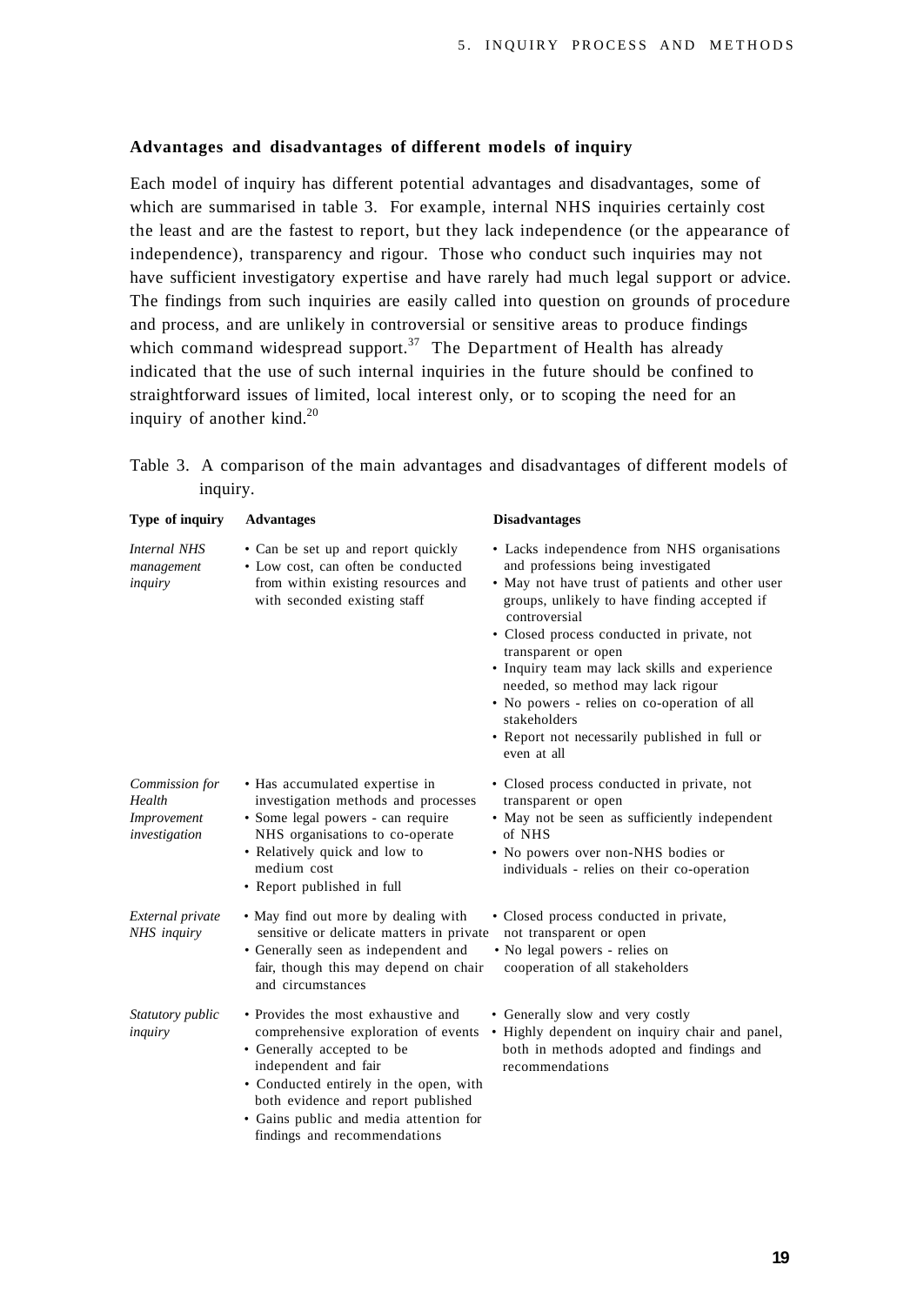Turning to the inquiries or investigations carried out by the Commission for Health Improvement, it seems from the limited track record to date that there is reason to see its role and approach as a distinct improvement on past practice. CHI is likely to build up a significant level of experience in undertaking investigations which it will carry forward from one inquiry to another. It has access to a wide body of clinical and other expertise in the NHS, and has the necessary legal support and advice as well. It may be useful to conceptualise CHI as fulfilling the need in the NHS for what have been called "technical inquiries"<sup>23</sup> in other settings - akin to the statutory investigatory functions for major incidents in other areas which are held by bodies such as the Marine Accident Investigation Branch, the Air Accident Investigation Branch, the Railways Inspectorate, the Health and Safety Executive, and so on. Like those organisations, CHI's investigations are currently conducted in private, and even the identities of witnesses can be concealed. Although its reports are in the public domain, the lack of openness and transparency in the inquiry process seems likely to prevent CHI taking on the more important, controversial or sensitive inquiries, and may in any case be subject to future legal challenges.

The third model of inquiry - the external private NHS inquiry - seems likely to be used less in the future than it has been in the past. Although such inquiries have been used very successfully, it seems that the advantages of being conducted in private are increasingly outweighed by the disadvantages. Experienced inquiry chairs seem to concur that the public interest purpose of inquiries can only really be satisfied by conducting such inquiries in public<sup>29</sup> and, in any case, attempts to hold major inquiries in private are likely to face legal challenges from patients, families or other interested parties.

The fourth model - the statutory public inquiry - is an expensive, lengthy and hugely demanding investigatory tool which should probably be used quite rarely and reserved for matters of great national importance for the NHS. It can be argued that both the Bristol and Shipman inquiries meet the established criteria for such a public inquiry. However, it cannot be in the public interest for public inquiries to be held whenever a major service failure occurs in the NHS. The familiarity in the public and the media with this mechanism produced by recent experience seems to be leading to far more frequent calls for a public inquiry in circumstances which, in the past, would not have merited such consideration. Some of this demand for statutory public inquiries probably results from perceived deficiencies in the other models of inquiry particularly a lack of openness, transparency, rigour and independence. It is also worth noting that the legal costs of interested parties (such as patient and family groups) are generally met by government in a statutory public inquiry, but would not normally be covered in other forms of inquiry. This may mean there is a somewhat perverse incentive for some stakeholders to seek a statutory public inquiry rather than other forms of investigation.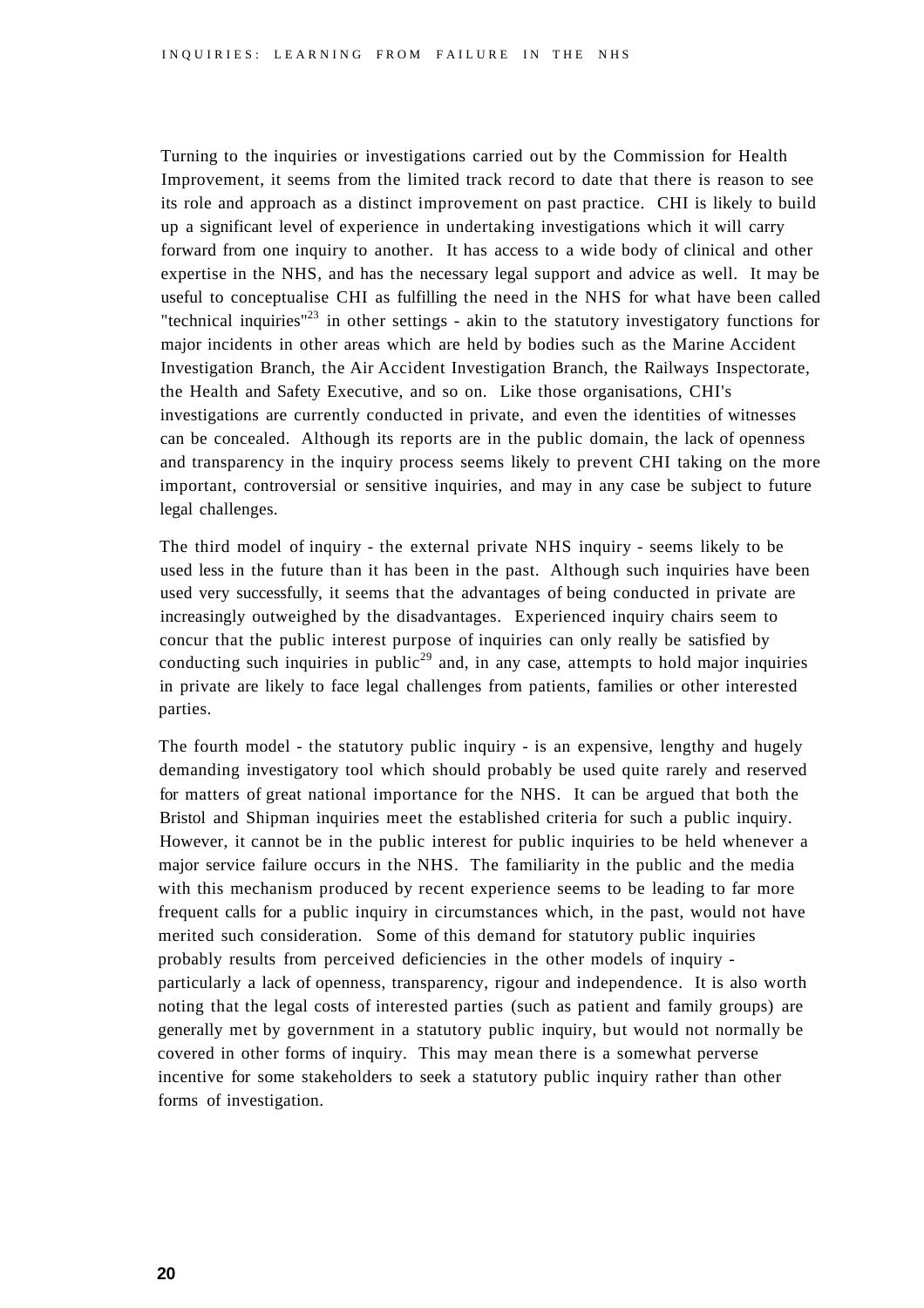### *6. Inquiry findings, recommendations and impact*

THE PRIMARY OUTPUT of most inquiries is usually seen as its report. Few reports are brief, and some are very lengthy, stretching to several hundred pages with many annexes or appendices of supporting information. Virtually all reports make some recommendations - as table 1 shows, the number of recommendations can vary from just 13 to almost 200. The report is formally made to whomever commissioned the inquiry - most commonly Parliament, the Secretary of State for Health, the Department of Health or an NHS organisation. However, since most inquiry reports are published they have many other audiences as well, such as other NHS organisations, clinical professionals and managers, politicians, the media and the general public.

All NHS inquiries rely ultimately on their credibility and persuasive power to secure change. There is a striking contrast between the considerable judicial powers wielded by the chair of a public inquiry when gathering evidence, and the absence of any formal powers whatsoever when it comes to reporting findings and making recommendations. In that light, effective communication and dissemination is clearly essential, targeted on key audiences and structured to present the inquiry findings in ways that will maximise acceptance and uptake. In practice, inquiries seem to focus most of their attention and their resources on the process of the inquiry and the production of its report, which is often very lengthy, comprehensive, densely written and hard to read briefly. They appear to invest much less time and resources in a planned programme of dissemination, or to use innovative or proactive approaches to dissemination. Inquiry reports are not usually directed at the full range of audiences set out above, and are probably not very good tools for communication. In practice, relatively few people are likely to read the reports in full, especially when they run to several hundred pages, and list hundreds of recommendations. Most will read a summary if one is provided, or will gain their understanding from professional or popular press coverage.

In statutory public inquiries, the inquiry process may be at least as influential as its eventual report, and some recent inquiries have made efforts to maximise their impact in this way. For example, inquiry websites have been used to publish their proceedings, and to put key documents such as reports and witness statements in the public domain. Some inquiries have used invitational seminars, workshops or other forums to gather expert views and to test out early findings, and some have produced interim reports. In this more formative model of the inquiry process, the final report may become a formal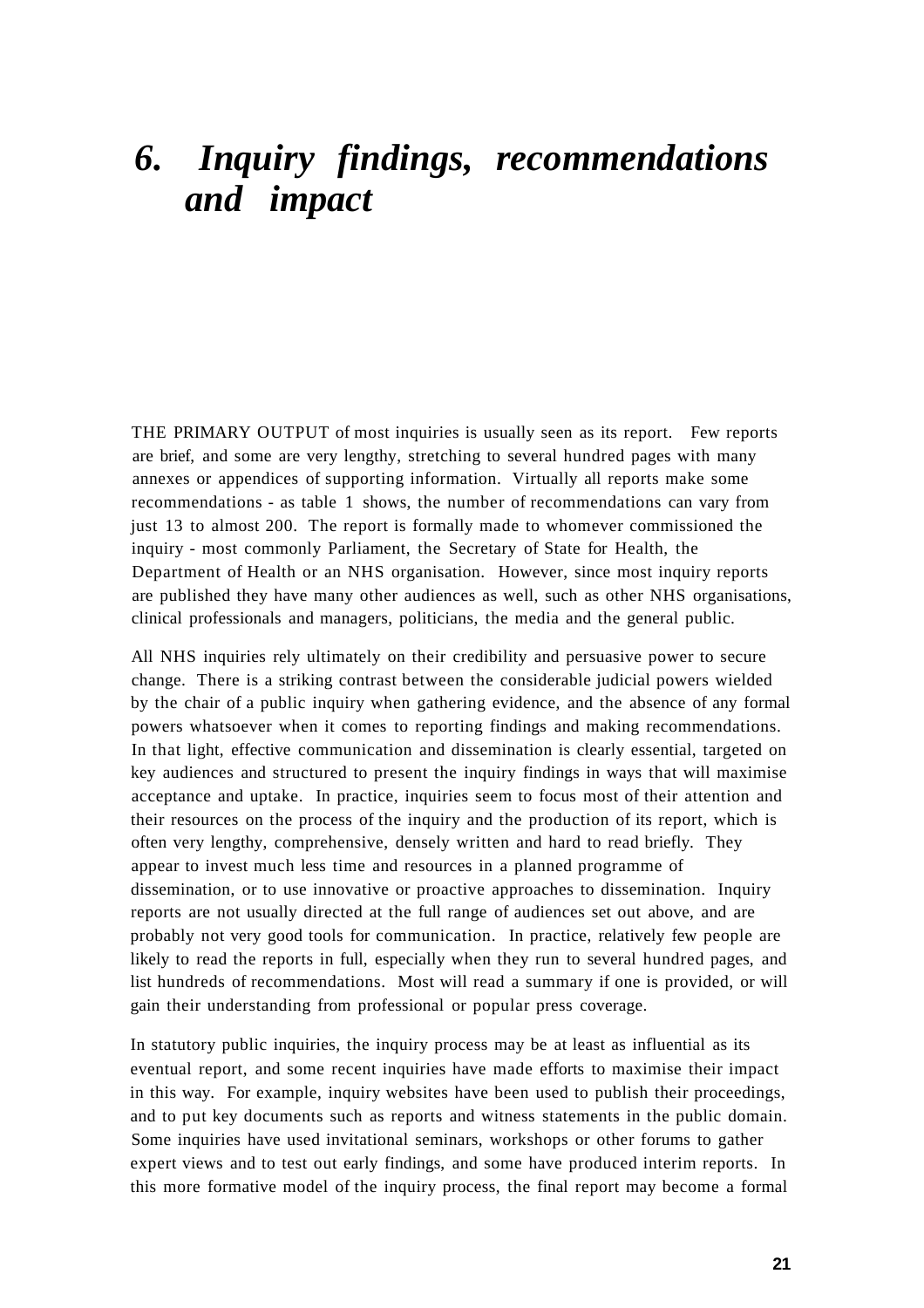summation of findings and recommendations which have already been disseminated and acted upon, rather than the primary tool for dissemination and change, and the point of the inquiry becomes the process as much as its formal outcomes.

One of the frequently cited reasons for undertaking an inquiry, discussed earlier, is to learn lessons for future policy and practice in the NHS. However, it has been observed that many inquiries produce quite similar findings, despite addressing failures in the quality of care which on the face of it have little in common. The parallels between some of the problems raised by the Bristol Royal Infirmary inquiry report on paediatric cardiac surgery in 2001 and the Ely Hospital inquiry report on long-stay care for the elderly and mentally ill in 1969 have already been remarked upon. Although the circumstances in different organisational contexts may vary widely, Higgins<sup>38</sup> suggests that five key factors are generally present in some combination:

- - *Isolation* in organisational or geographic terms, which leaves clinicians and others left behind by developments elsewhere, unaware of new ideas or suspicious of them, and unexposed to constructive critical exchange and peer review.
- - *Inadequate leadership* by managers or clinicians, characterised by a lack of vision, an inability to develop shared or common objectives, a management style which can be weak or bullying, and a reluctance to tackle problems even in the face of extensive evidence.
- - *System and process failure* in which a series of organisational systems and processes are either not present or not working properly, and the absence of these checks and balances allows problems to occur or develop. Systems involved may include those for clinical audit, appraisal, personal development, business planning, performance review, budgeting and so on.
- - *Poor communication -* affecting both communication in the healthcare organisation and between healthcare professionals and service users such as staff and patients. It is common to find that many stakeholders knew something of the problems subsequently investigated by an inquiry but no-one was able to see the full picture in a way that would prompt action.
- - *Disempowerment of staff and service users* in which those who might have raised problems or concerns were discouraged from doing so either because of a learned sense of helplessness in the face of organisational dysfunction or because the cultural norms of the organisation precluded such actions.

The consistency with which the same or similar issues have been raised by inquiry after inquiry in areas like long term care and child protection should give some cause for concern, since it may suggest that the lessons from inquiries, embodied in their findings and recommendations, are not resulting in sufficient change in policy and practice to prevent their repetition. Many of the common problems outlined above are largely cultural in nature, but it is difficult for inquiries to make concrete recommendations for change in this area. Instead, their prescriptions are often structurally focused, proposing new procedures and systems. While those systems and structures may be necessary to prevent similar problems recurring, they may not be sufficient in themselves. Changes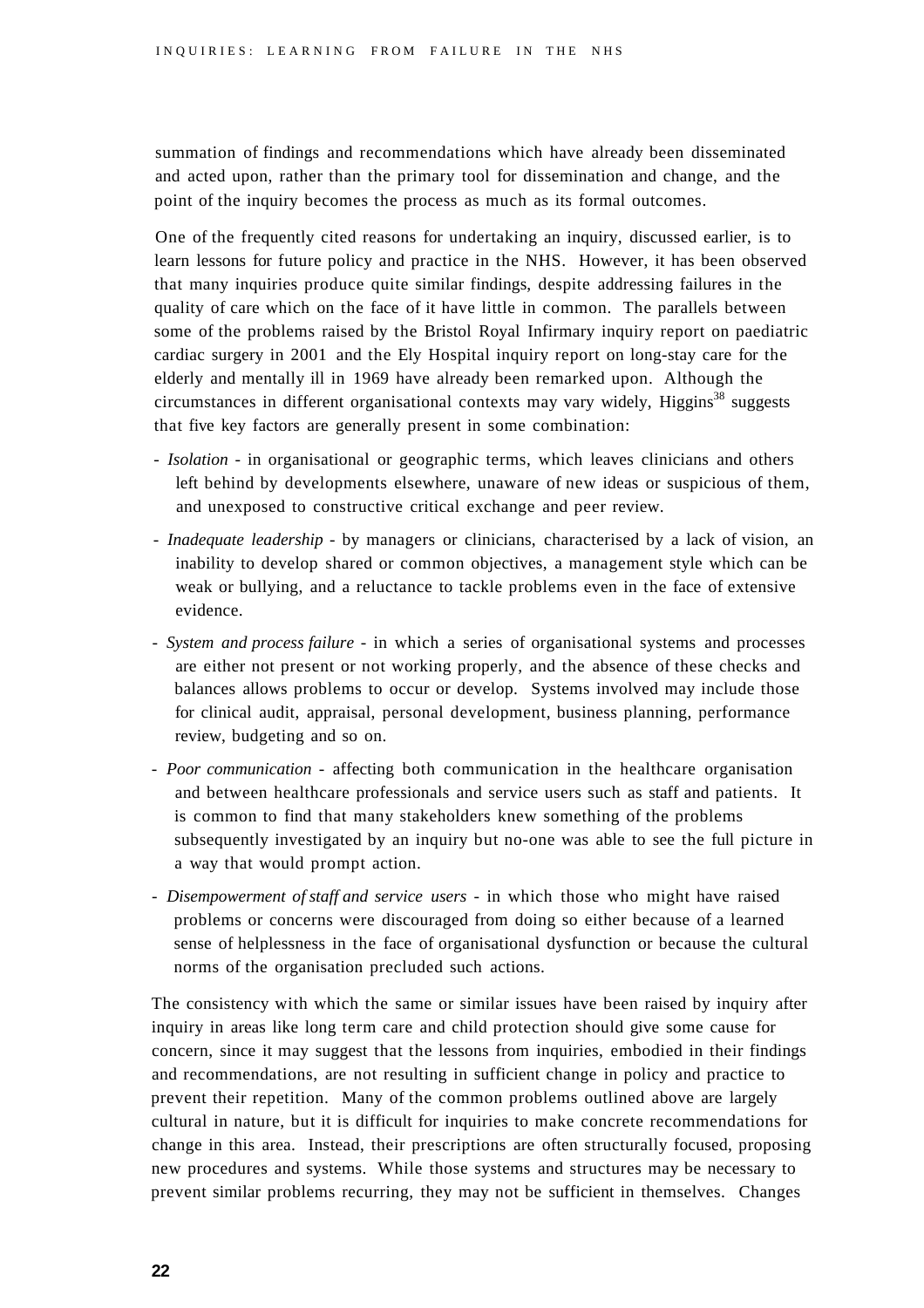in attitudes, values, beliefs and behaviours may be needed too. When inquiries are commissioned on the basis that they will provide lessons for future policy and practice in the NHS, there may be a case in future for greater scepticism about the potential for new learning. Inquiries may provide a useful reiteration of past lessons rather than really saying anything new.

There are no formal mechanisms for following up most inquiry reports. At the conclusion of the inquiry, the panel and its support team is generally disbanded, and responsibility for responding to the report findings and recommendations rests with whoever commissioned the inquiry in the first place. In the case of statutory public inquiries, the Department of Health produces a formal response some while after the report has been published, but for many inquiries it is difficult to tell, in retrospect, whether their recommendations have been implemented or not, and why. It might be argued that more explicit follow-up mechanisms would help to ensure that findings are implemented where they need to be, and change really happens as a result. For example, the reports from statutory public inquiries could be followed up by the Health Select Committee, or by a body such as the National Audit Office. The Commission for Health Improvement could be more formally tasked with follow-up within the NHS, for these reports and also for the findings from its own investigations.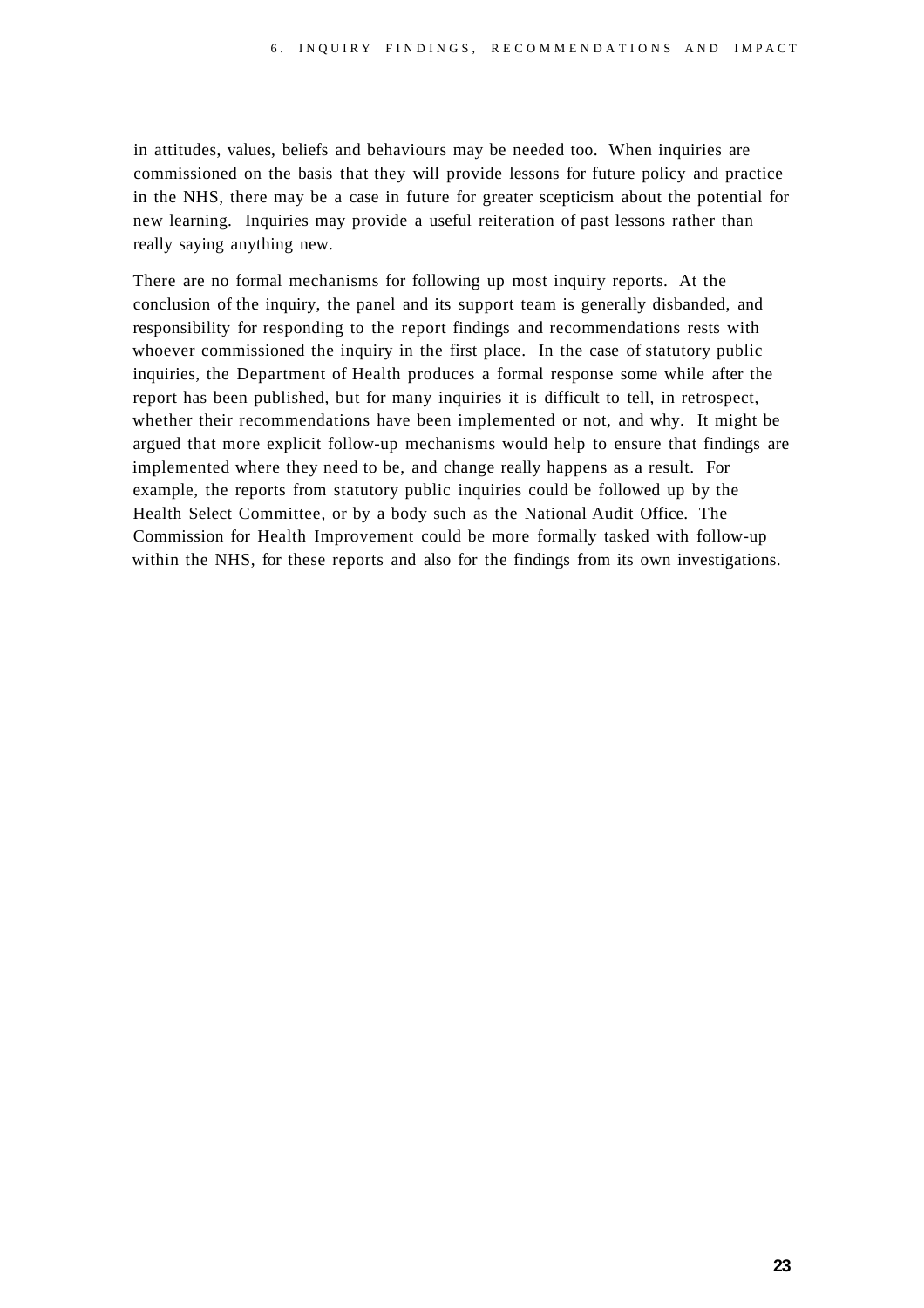### **7.** *Research issues and policy implications*

THE WAY THAT INQUIRIES ARE USED in the NHS is changing. Past models often using internal NHS panels and conducted in private - are increasingly seen as failing to come up to modern public and professional expectations of openness, fairness and rigour, despite the fact that the products of such inquiries in the past have often been very well regarded. Of the models outlined in table 2, two - the public inquiry and the CHI investigation - seem more likely to be used in the future.

Demand for public inquiries is likely to continue to grow unless credible and appropriate alternatives are available. Statutory public inquiries are seen by some as the "gold standard" against which other forms of inquiry should be judged. But it may be more appropriate to think of them as a last resort, to which we turn only when other models of inquiry have failed or are unlikely to be successful. Public inquiries should be used rarely, not simply because they are costly but also because they are slow and unwieldy mechanisms for investigation. The increasing demand for public inquiries in the NHS probably reflects a lack of public confidence in the alternative models of inquiry which are available, and in the quality of care that the NHS provides. It is worth noting that there has never been a public inquiry into an aircraft accident in the United Kingdom, which may suggest that the public trust industry safety standards and the work of the Air Accident Investigations Branch, part of the Department of Transport, Local Government and the Regions. Until relatively recently, there had never been a public inquiry into a railways accident - investigations were carried out by the Railways Inspectorate - and it can be argued that a failure of public confidence in the railways has led to public inquiries into crashes at Clapham, Hatfield and elsewhere in the last few years. Demands for public inquiries in the NHS seem likely to continue to grow but they would probably reduce if credible alternative mechanisms for inquiry were available, and if general levels of public confidence in the NHS were higher.

It is too soon to make a judgement about whether the Commission for Health Improvement will become the predominant body responsible for investigations in the NHS, playing a role akin to that of, for example, the Air Accident Investigations Branch in relation to air crashes. Early indications suggest that it has the opportunity to develop the necessary reputation for independence, integrity, openness and rigour in its investigations, and is well placed to provide a continuity of investigatory expertise which has been lacking in the past. However, it seems likely that some aspects of its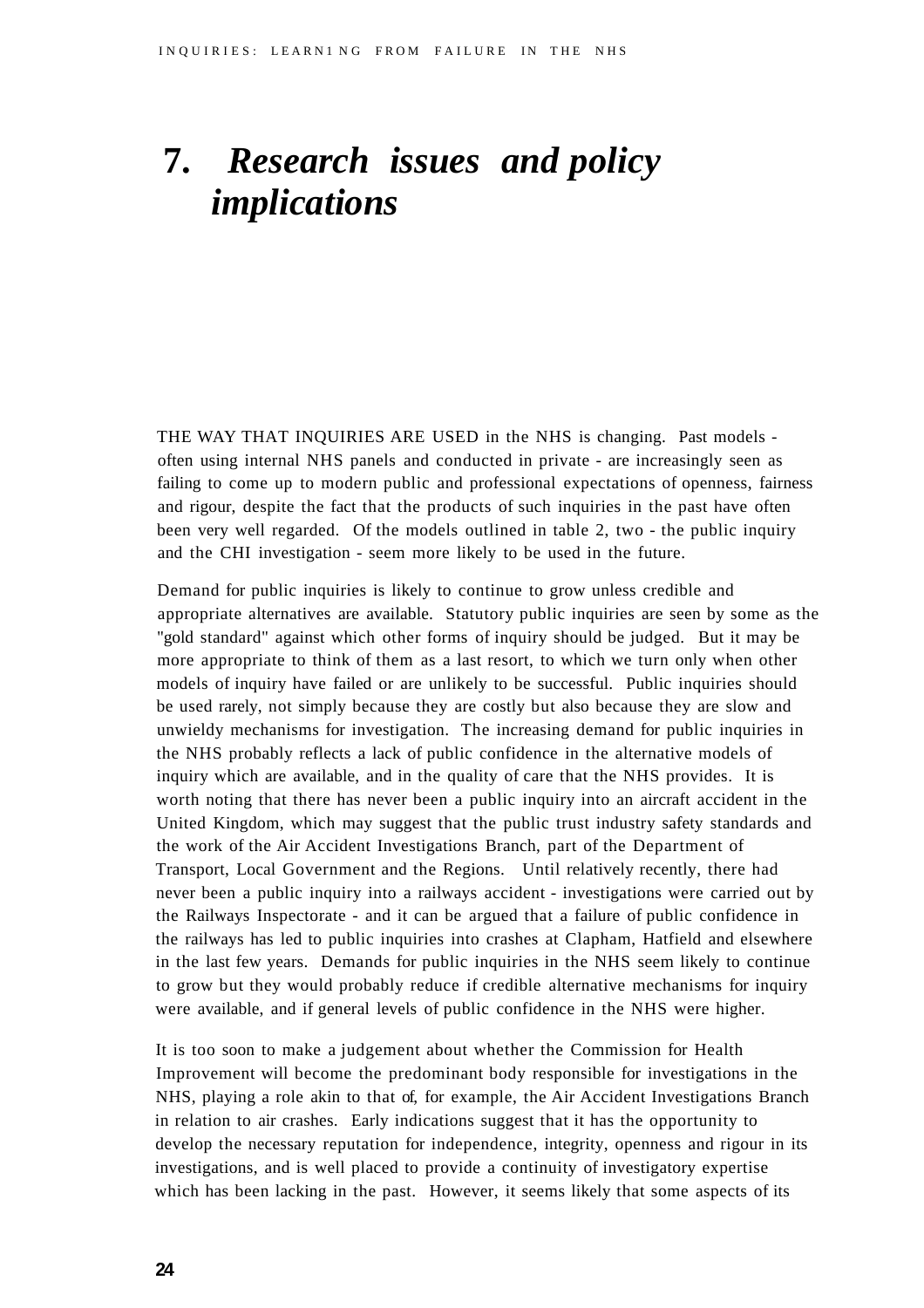current procedures, such as the lack of openness and public scrutiny in the investigation process, will need to be revised, if only to meet new legal obligations under the Human Rights Act 1998 and the European Convention on Human Rights.

The use of inquiries in the NHS has not been widely researched - the last major study in this area was undertaken in the early  $1980s<sup>1</sup>$  - and this overview of the issues has identified a pressing need for work in a number of areas:

- What can we learn from the processes used in previous inquiries, about what works best? How can public resources be used to best effect in pursuing inquiries? A retrospective review of past inquiries, their methods, processes, reports and recommendations would provide information about the incidence of inquiries in the past which is not currently available, and would produce a structured, comparative and longitudinal analysis of inquiry methods and results.
- How can we engage the public and key stakeholders such as patient organisations, professional bodies and NHS organisations in a debate about the size, scope and nature of future inquiries? A qualitative study of the use of inquiries would draw on the extensive recent and current experience of major inquiries in the NHS (see table 1), using interviews with inquiry members and staff, participants (such as witnesses and observers) and other stakeholders, and could help to promote a greater dialogue about the future use of inquiries.
- What models of inquiry are suitable in what circumstances, and what criteria should be used to determine whether an inquiry is needed and what kind of inquiry is indicated? A comparative review of different models of inquiry, looking both at experience in the NHS and at non-health and non-UK practices and models, would provide an informed analysis to support future decisions about the design and remit of future inquiries in the NHS.

In conclusion, the NHS is making more use of inquiries than ever before. Examining instances of major failure in the NHS through inquiries or investigations, though sometimes a painful and difficult process, can undoubtedly contribute to future improvement. However, at present it is far from clear that the NHS is learning all it can from failures, or making the most of the opportunities for improvement that they offer.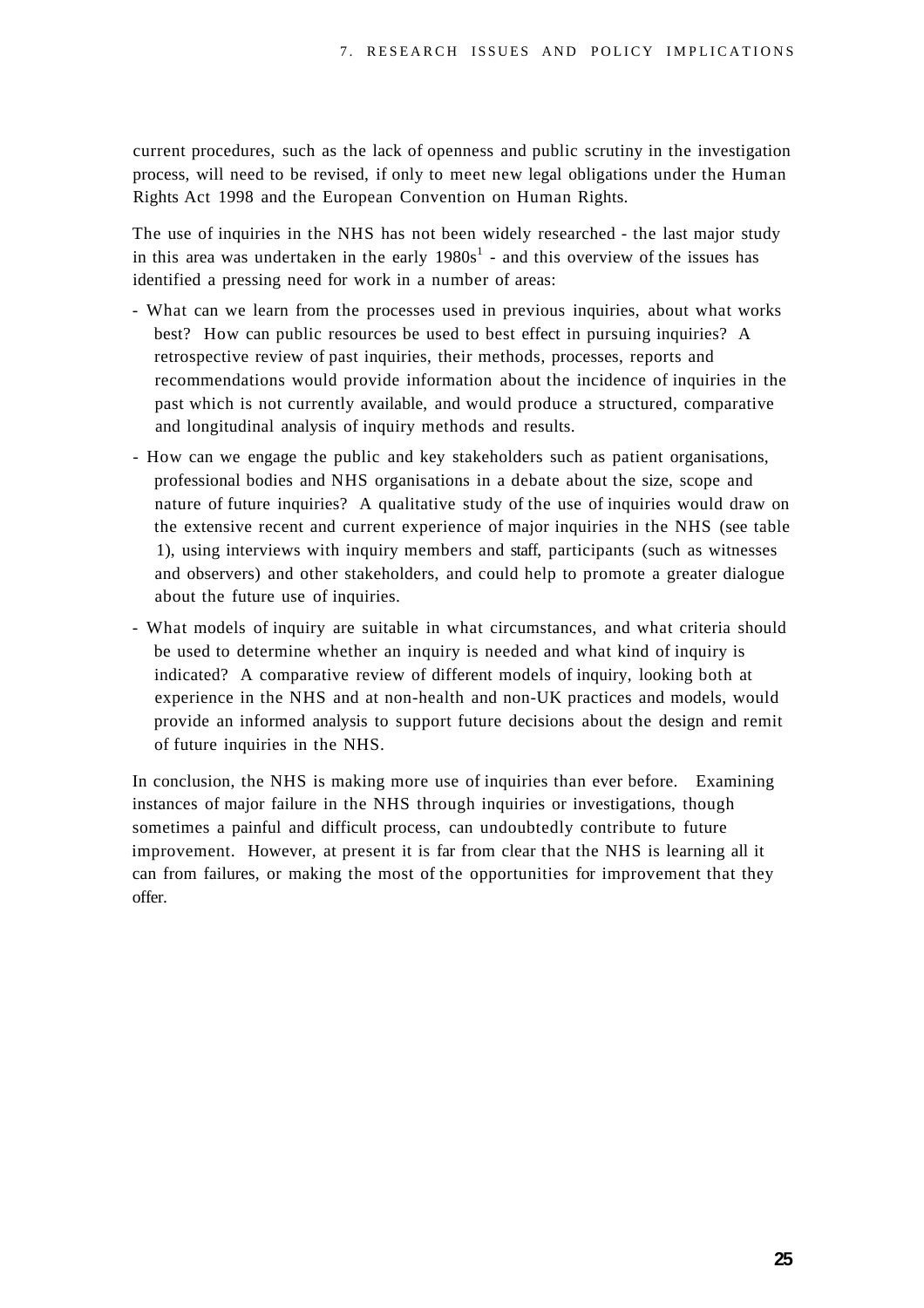### *References*

- <sup>1</sup> Martin JP. Hospitals in trouble. Oxford: Blackwell, 1984.
- <sup>2</sup> Smith R. Inquiring into inquiries. British Medical Journal 2000; 321:715-6.
- $3$  [http://www.riia.org/meetings/rule.html \(](http://www.riia.org/meetings/rule.html)Accessed 27 November 2001).
- <sup>4</sup> Robb B. Sans everything: a case to answer. Edinburgh, Thomas Nelson, 1967.
- <sup>5</sup> National Health Service. Findings and recommendations following enquiries into allegations concerning the care of elderly patients in certain hospitals. Cmnd 3689. London: HMSO, 1968.
- <sup>6</sup> Department of Health and Social Security. Report of the committee of inquiry into allegations of ill-treatment of patients and other irregularities at the Ely Hospital, Cardiff. London: HMSO, 1969.
- <sup>7</sup> Department of Health. Learning from Bristol: the report of the public inquiry into children's heart surgery at the Bristol Royal Infirmary 1984-1995. London: The Stationery Office, 2001.
- 8 Department of Health and Social Security. The report of the committee of inquiry into an outbreak of food poisoning at Stanley Royd Hospital. London: HMSO, 1986.
- <sup>9</sup> Department of Health. The Allitt inquiry: independent inquiry relating to deaths and injuries on the children's ward at Grantham and Kesteven General Hospital during the period February to April 1991. London: HMSO, 1994.
- <sup>10</sup> North East Thames Regional Health Authority. The report of the inquiry into the care and treatment of Christopher Clunis. London: HMSO, 1994.
- <sup>1</sup>! Department of Health. Report of the committee of inquiry into the Personality Disorder Unit, Ashworth Special Hospital. London: The Stationery Office, 1999.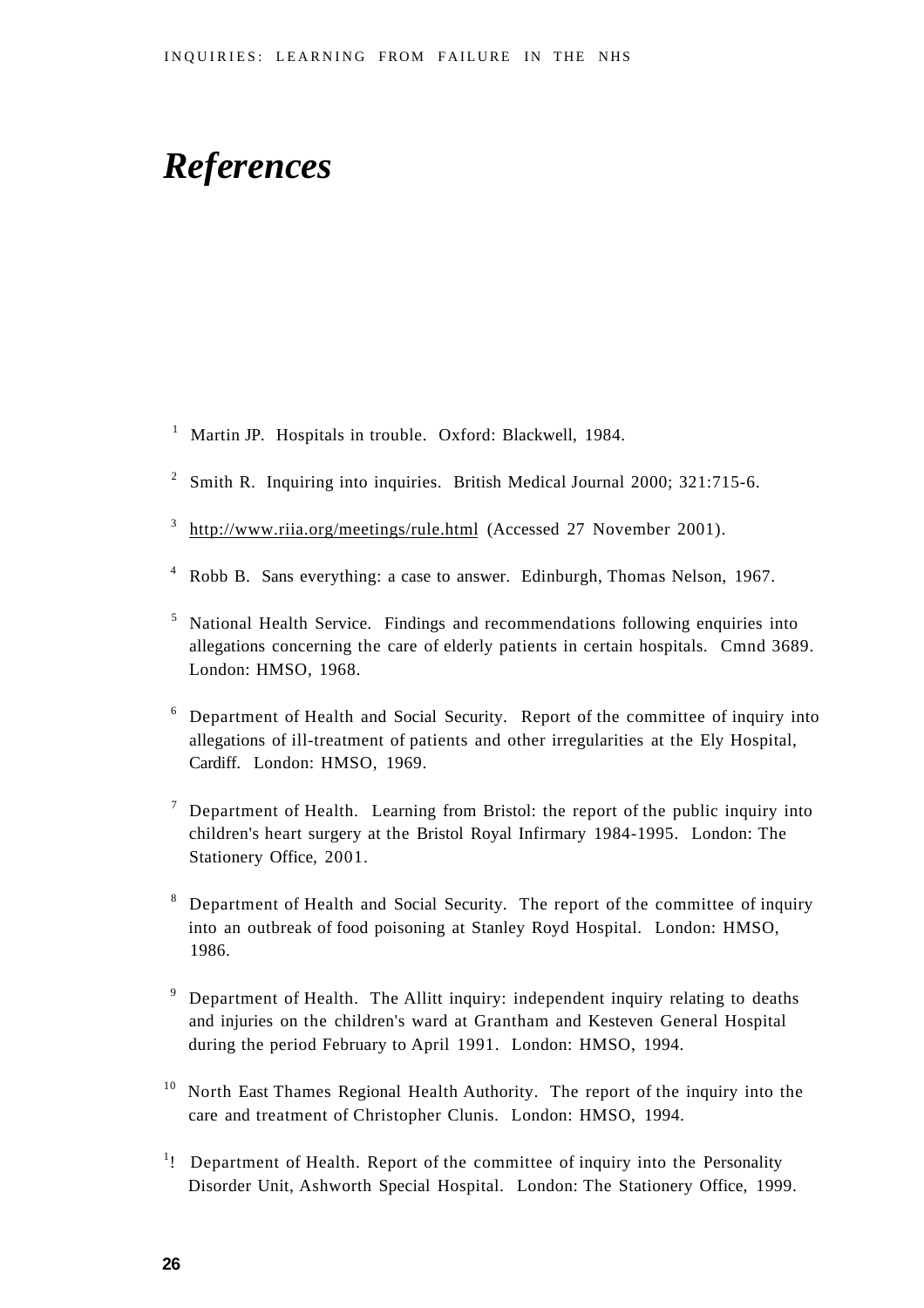- <sup>12</sup> Department of Health. Royal Liverpool Children's inquiry report. London: The Stationery Office, 2001.
- <sup>13</sup> Department of Health. An inquiry into quality and practice within the National Health Service arising from the actions of Rodney Ledward. London: Department of Health, 2000.
- <sup>14</sup> [http://www.the-shipman-inquiry.org.uk/home.asp \(](http://www.the-shipman-inquiry.org.uk/home.asp)Accessed 27 November 2001).
- <sup>15</sup> Dyer C. Gynaecologist struck off the medical register. British Medical Journal 2000;321:258.
- 16 Dyer O. Surgeon faces medical council hearing over botched operations. British Medical Journal 2001;323:652.
- <sup>17</sup> Department of Health. A first class service: quality in the new NHS. London: Department of Health, 1998.
- <sup>18</sup> [http://www.chi.nhs.uk/eng/inv/index.shtml \(](http://www.chi.nhs.uk/eng/inv/index.shtml)Accessed 28 November 2001).
- <sup>19</sup> Department of Health. Modernising regulation in the health professions: consultation document. London: Department of Health, 2001.
- <sup>20</sup> Department of Health. Building a safer NHS for patients. London: Department of Health, 2001.
- $21$  Department of Health. Supporting doctors, protecting patients. London: Department of Health, 1999.
- <sup>22</sup> Howe G. The management of public inquiries. Political Quarterly 1999; 70(3):294-304.
- <sup>23</sup> Lord Chancellor. Disasters and the law: deciding the form of inquiry. In: Clarke LJ. The Thames safety inquiry: final report (Annex D). London: The Stationery Office, 2000.
- <sup>24</sup> Clarke LJ. The Thames safety inquiry: final report (Annex D). London: The Stationery Office, 2000.
- <sup>25</sup> Walshe K, Offen N. A very public failure: lessons for quality improvement in healthcare organisations from the Bristol Royal Infirmary. Quality in Health Care, 2001; 10:250-256.
- <sup>26</sup> NHS Executive (West Midlands). Report of a review of the research framework in North Staffordshire Hospital NHS Trust. Birmingham: NHS Executive, 2000.